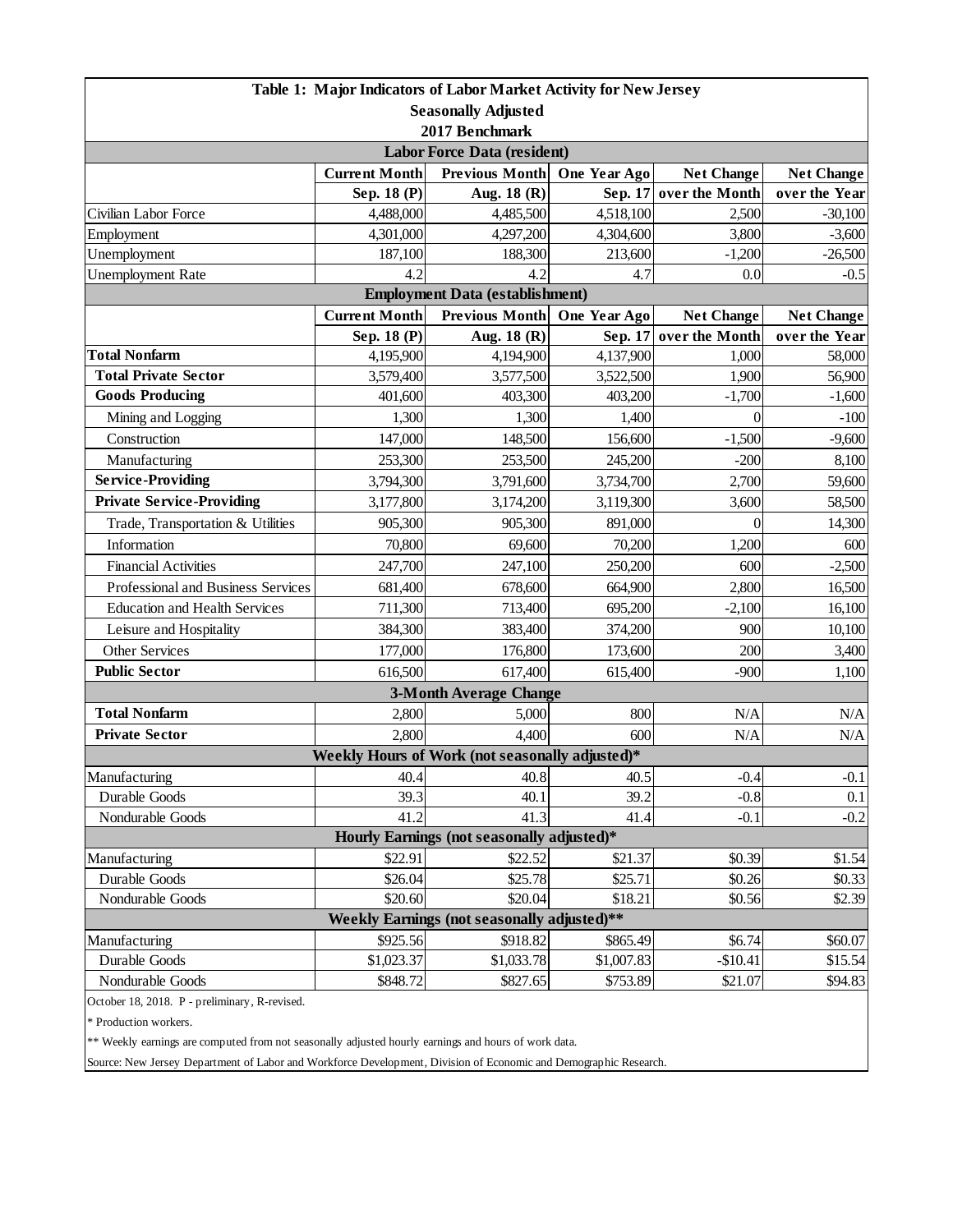| 2017 Benchmark<br><b>Not Seasonally Adjusted</b><br><b>Seasonally Adjusted</b><br>Sep. 18 (P)<br>Sep. 18 (P)<br>Aug. $18(R)$<br>Sep. 17<br>Aug. $18(R)$<br>Sep. 17<br>Civilian Labor Force<br>4,460,100<br>4,526,300<br>4,505,300<br>4,488,000<br>4,485,500<br>4,518,100<br>4,277,500<br>4,326,600<br>4,295,200<br>4,301,000<br>4,297,200<br>4,304,600<br>Resident Employment<br>Unemployment<br>182,600<br>199,600<br>210,100<br>187,100<br>188,300<br>213,600<br>Unemployment Rate (%)<br>4.7<br>4.1<br>4.4<br>4.7<br>4.2<br>4.2<br>Labor Force Participation Rate (%)<br>61.9<br>62.9<br>62.9<br>62.3<br>62.3<br>63.0<br>59.4<br>59.9<br>59.7<br>59.7<br>Employment/Population Ratio (%)<br>60.1<br>60.1<br>New Jersey Civilian Labor Force Annual Averages 1997 - 2017<br>Year<br><b>Labor Force</b><br><b>Employment</b><br>Unemployment<br>Rate $(\%$ )<br>1997<br>4,263,800<br>4,039,800<br>5.3<br>224,000<br>1998<br>4,051,500<br>194,900<br>4.6<br>4,246,400<br>1999<br>4,094,600<br>193,300<br>4.5<br>4,287,900<br>2000<br>4,123,700<br>3.7<br>4,282,100<br>158,400<br>2001<br>182,600<br>4.3<br>4,288,800<br>4,106,200<br>2002<br>251,100<br>5.8<br>4,346,200<br>4,095,200<br>2003<br>253,500<br>5.8<br>4,347,200<br>4,093,700<br>2004<br>4.8<br>4,349,200<br>4,138,800<br>210,300<br>2005<br>4,391,600<br>196,700<br>4.5<br>4,194,900<br>2006<br>209,400<br>4.7<br>4,445,900<br>4,236,500<br>2007<br>4.3<br>4,441,800<br>4,251,800<br>190,000<br>2008<br>5.3<br>4,504,400<br>4,264,000<br>240,500<br>2009<br>4,138,600<br>9.1<br>4,550,600<br>412,100<br>2010<br>9.5<br>4,555,300<br>4,121,500<br>433,900<br>2011<br>9.3<br>4,565,300<br>4,138,500<br>426,800<br>2012<br>4,588,000<br>4,160,000<br>428,000<br>9.3<br>2013<br>374,700<br>8.2<br>4,548,600<br>4,173,800<br>2014<br>305,900<br>6.8<br>4,527,200<br>4,221,300<br>2015<br>4,537,200<br>4,274,700<br>262,500<br>5.8<br>2016<br>4,530,800<br>4,305,500<br>225,300<br>5.0<br>2017<br>4,518,800<br>4.6<br>4,309,700<br>209,100<br>Seasonally Adjusted Civilian Labor Force Data for New Jersey 2017-2018<br><b>Date</b><br><b>Labor Force</b><br><b>Employment</b><br>Rate %<br>Unemployment<br>Jan 2017<br>4,524,900<br>4,315,000<br>209,900<br>4.6<br>Feb<br>4,523,400<br>4,317,100<br>206,300<br>4.6<br>Mar<br>4,522,100<br>203,900<br>4.5<br>4,318,200<br>203,100<br>4,521,200<br>4,318,000<br>4.5<br>Apr<br>4,520,800<br>4,317,000<br>203,900<br>4.5<br>May<br>4.6<br>Jun<br>4,521,200<br>4,315,200<br>206,000<br>Jul<br>4,521,400<br>4,312,400<br>209,000<br>4.6<br>4.7<br>Aug<br>4,520,100<br>4,308,400<br>211,800<br>Sep<br>4.7<br>4,518,100<br>4,304,600<br>213,600<br>4.7<br>Oct<br>4,301,100<br>214,300<br>4,515,400<br>Nov<br>4.7<br>4,513,900<br>4,300,000<br>213,900<br>Dec<br>4.7<br>4,513,700<br>4,300,200<br>213,500<br>Jan 2018<br>4.7<br>4,508,700<br>4,296,900<br>211,800<br>Feb<br>4,506,800<br>4,297,400<br>209,500<br>4.6<br>Mar<br>207,100<br>4,500,000<br>4,292,900<br>4.6<br>4.5<br>Apr<br>4,489,200<br>4,285,900<br>203,400<br>4.4<br>May<br>4,477,900<br>4,282,400<br>195,500<br>4.3<br>Jun<br>4,475,500<br>4,283,700<br>191,800<br>Jul<br>189,700<br>4.2<br>4,480,400<br>4,290,700<br>Aug $(R)$<br>4,297,200<br>188,300<br>4.2<br>4,485,500<br>187,100<br>4.2<br>Sep $(P)$<br>4,488,000<br>4,301,000<br>Oct<br><b>Nov</b> | Table 2: New Jersey Civilian Labor Force Trends |  |  |  |  |  |  |  |
|---------------------------------------------------------------------------------------------------------------------------------------------------------------------------------------------------------------------------------------------------------------------------------------------------------------------------------------------------------------------------------------------------------------------------------------------------------------------------------------------------------------------------------------------------------------------------------------------------------------------------------------------------------------------------------------------------------------------------------------------------------------------------------------------------------------------------------------------------------------------------------------------------------------------------------------------------------------------------------------------------------------------------------------------------------------------------------------------------------------------------------------------------------------------------------------------------------------------------------------------------------------------------------------------------------------------------------------------------------------------------------------------------------------------------------------------------------------------------------------------------------------------------------------------------------------------------------------------------------------------------------------------------------------------------------------------------------------------------------------------------------------------------------------------------------------------------------------------------------------------------------------------------------------------------------------------------------------------------------------------------------------------------------------------------------------------------------------------------------------------------------------------------------------------------------------------------------------------------------------------------------------------------------------------------------------------------------------------------------------------------------------------------------------------------------------------------------------------------------------------------------------------------------------------------------------------------------------------------------------------------------------------------------------------------------------------------------------------------------------------------------------------------------------------------------------------------------------------------------------------------------------------------------------------------------------------------------------------------------------------------------------------------------------------------------------------------------------------------------------------------------------------------------------------------------------------------------------------------------------------------------------------------------------------------------------------------|-------------------------------------------------|--|--|--|--|--|--|--|
|                                                                                                                                                                                                                                                                                                                                                                                                                                                                                                                                                                                                                                                                                                                                                                                                                                                                                                                                                                                                                                                                                                                                                                                                                                                                                                                                                                                                                                                                                                                                                                                                                                                                                                                                                                                                                                                                                                                                                                                                                                                                                                                                                                                                                                                                                                                                                                                                                                                                                                                                                                                                                                                                                                                                                                                                                                                                                                                                                                                                                                                                                                                                                                                                                                                                                                                           |                                                 |  |  |  |  |  |  |  |
|                                                                                                                                                                                                                                                                                                                                                                                                                                                                                                                                                                                                                                                                                                                                                                                                                                                                                                                                                                                                                                                                                                                                                                                                                                                                                                                                                                                                                                                                                                                                                                                                                                                                                                                                                                                                                                                                                                                                                                                                                                                                                                                                                                                                                                                                                                                                                                                                                                                                                                                                                                                                                                                                                                                                                                                                                                                                                                                                                                                                                                                                                                                                                                                                                                                                                                                           |                                                 |  |  |  |  |  |  |  |
|                                                                                                                                                                                                                                                                                                                                                                                                                                                                                                                                                                                                                                                                                                                                                                                                                                                                                                                                                                                                                                                                                                                                                                                                                                                                                                                                                                                                                                                                                                                                                                                                                                                                                                                                                                                                                                                                                                                                                                                                                                                                                                                                                                                                                                                                                                                                                                                                                                                                                                                                                                                                                                                                                                                                                                                                                                                                                                                                                                                                                                                                                                                                                                                                                                                                                                                           |                                                 |  |  |  |  |  |  |  |
|                                                                                                                                                                                                                                                                                                                                                                                                                                                                                                                                                                                                                                                                                                                                                                                                                                                                                                                                                                                                                                                                                                                                                                                                                                                                                                                                                                                                                                                                                                                                                                                                                                                                                                                                                                                                                                                                                                                                                                                                                                                                                                                                                                                                                                                                                                                                                                                                                                                                                                                                                                                                                                                                                                                                                                                                                                                                                                                                                                                                                                                                                                                                                                                                                                                                                                                           |                                                 |  |  |  |  |  |  |  |
|                                                                                                                                                                                                                                                                                                                                                                                                                                                                                                                                                                                                                                                                                                                                                                                                                                                                                                                                                                                                                                                                                                                                                                                                                                                                                                                                                                                                                                                                                                                                                                                                                                                                                                                                                                                                                                                                                                                                                                                                                                                                                                                                                                                                                                                                                                                                                                                                                                                                                                                                                                                                                                                                                                                                                                                                                                                                                                                                                                                                                                                                                                                                                                                                                                                                                                                           |                                                 |  |  |  |  |  |  |  |
|                                                                                                                                                                                                                                                                                                                                                                                                                                                                                                                                                                                                                                                                                                                                                                                                                                                                                                                                                                                                                                                                                                                                                                                                                                                                                                                                                                                                                                                                                                                                                                                                                                                                                                                                                                                                                                                                                                                                                                                                                                                                                                                                                                                                                                                                                                                                                                                                                                                                                                                                                                                                                                                                                                                                                                                                                                                                                                                                                                                                                                                                                                                                                                                                                                                                                                                           |                                                 |  |  |  |  |  |  |  |
|                                                                                                                                                                                                                                                                                                                                                                                                                                                                                                                                                                                                                                                                                                                                                                                                                                                                                                                                                                                                                                                                                                                                                                                                                                                                                                                                                                                                                                                                                                                                                                                                                                                                                                                                                                                                                                                                                                                                                                                                                                                                                                                                                                                                                                                                                                                                                                                                                                                                                                                                                                                                                                                                                                                                                                                                                                                                                                                                                                                                                                                                                                                                                                                                                                                                                                                           |                                                 |  |  |  |  |  |  |  |
|                                                                                                                                                                                                                                                                                                                                                                                                                                                                                                                                                                                                                                                                                                                                                                                                                                                                                                                                                                                                                                                                                                                                                                                                                                                                                                                                                                                                                                                                                                                                                                                                                                                                                                                                                                                                                                                                                                                                                                                                                                                                                                                                                                                                                                                                                                                                                                                                                                                                                                                                                                                                                                                                                                                                                                                                                                                                                                                                                                                                                                                                                                                                                                                                                                                                                                                           |                                                 |  |  |  |  |  |  |  |
|                                                                                                                                                                                                                                                                                                                                                                                                                                                                                                                                                                                                                                                                                                                                                                                                                                                                                                                                                                                                                                                                                                                                                                                                                                                                                                                                                                                                                                                                                                                                                                                                                                                                                                                                                                                                                                                                                                                                                                                                                                                                                                                                                                                                                                                                                                                                                                                                                                                                                                                                                                                                                                                                                                                                                                                                                                                                                                                                                                                                                                                                                                                                                                                                                                                                                                                           |                                                 |  |  |  |  |  |  |  |
|                                                                                                                                                                                                                                                                                                                                                                                                                                                                                                                                                                                                                                                                                                                                                                                                                                                                                                                                                                                                                                                                                                                                                                                                                                                                                                                                                                                                                                                                                                                                                                                                                                                                                                                                                                                                                                                                                                                                                                                                                                                                                                                                                                                                                                                                                                                                                                                                                                                                                                                                                                                                                                                                                                                                                                                                                                                                                                                                                                                                                                                                                                                                                                                                                                                                                                                           |                                                 |  |  |  |  |  |  |  |
|                                                                                                                                                                                                                                                                                                                                                                                                                                                                                                                                                                                                                                                                                                                                                                                                                                                                                                                                                                                                                                                                                                                                                                                                                                                                                                                                                                                                                                                                                                                                                                                                                                                                                                                                                                                                                                                                                                                                                                                                                                                                                                                                                                                                                                                                                                                                                                                                                                                                                                                                                                                                                                                                                                                                                                                                                                                                                                                                                                                                                                                                                                                                                                                                                                                                                                                           |                                                 |  |  |  |  |  |  |  |
|                                                                                                                                                                                                                                                                                                                                                                                                                                                                                                                                                                                                                                                                                                                                                                                                                                                                                                                                                                                                                                                                                                                                                                                                                                                                                                                                                                                                                                                                                                                                                                                                                                                                                                                                                                                                                                                                                                                                                                                                                                                                                                                                                                                                                                                                                                                                                                                                                                                                                                                                                                                                                                                                                                                                                                                                                                                                                                                                                                                                                                                                                                                                                                                                                                                                                                                           |                                                 |  |  |  |  |  |  |  |
|                                                                                                                                                                                                                                                                                                                                                                                                                                                                                                                                                                                                                                                                                                                                                                                                                                                                                                                                                                                                                                                                                                                                                                                                                                                                                                                                                                                                                                                                                                                                                                                                                                                                                                                                                                                                                                                                                                                                                                                                                                                                                                                                                                                                                                                                                                                                                                                                                                                                                                                                                                                                                                                                                                                                                                                                                                                                                                                                                                                                                                                                                                                                                                                                                                                                                                                           |                                                 |  |  |  |  |  |  |  |
|                                                                                                                                                                                                                                                                                                                                                                                                                                                                                                                                                                                                                                                                                                                                                                                                                                                                                                                                                                                                                                                                                                                                                                                                                                                                                                                                                                                                                                                                                                                                                                                                                                                                                                                                                                                                                                                                                                                                                                                                                                                                                                                                                                                                                                                                                                                                                                                                                                                                                                                                                                                                                                                                                                                                                                                                                                                                                                                                                                                                                                                                                                                                                                                                                                                                                                                           |                                                 |  |  |  |  |  |  |  |
|                                                                                                                                                                                                                                                                                                                                                                                                                                                                                                                                                                                                                                                                                                                                                                                                                                                                                                                                                                                                                                                                                                                                                                                                                                                                                                                                                                                                                                                                                                                                                                                                                                                                                                                                                                                                                                                                                                                                                                                                                                                                                                                                                                                                                                                                                                                                                                                                                                                                                                                                                                                                                                                                                                                                                                                                                                                                                                                                                                                                                                                                                                                                                                                                                                                                                                                           |                                                 |  |  |  |  |  |  |  |
|                                                                                                                                                                                                                                                                                                                                                                                                                                                                                                                                                                                                                                                                                                                                                                                                                                                                                                                                                                                                                                                                                                                                                                                                                                                                                                                                                                                                                                                                                                                                                                                                                                                                                                                                                                                                                                                                                                                                                                                                                                                                                                                                                                                                                                                                                                                                                                                                                                                                                                                                                                                                                                                                                                                                                                                                                                                                                                                                                                                                                                                                                                                                                                                                                                                                                                                           |                                                 |  |  |  |  |  |  |  |
|                                                                                                                                                                                                                                                                                                                                                                                                                                                                                                                                                                                                                                                                                                                                                                                                                                                                                                                                                                                                                                                                                                                                                                                                                                                                                                                                                                                                                                                                                                                                                                                                                                                                                                                                                                                                                                                                                                                                                                                                                                                                                                                                                                                                                                                                                                                                                                                                                                                                                                                                                                                                                                                                                                                                                                                                                                                                                                                                                                                                                                                                                                                                                                                                                                                                                                                           |                                                 |  |  |  |  |  |  |  |
|                                                                                                                                                                                                                                                                                                                                                                                                                                                                                                                                                                                                                                                                                                                                                                                                                                                                                                                                                                                                                                                                                                                                                                                                                                                                                                                                                                                                                                                                                                                                                                                                                                                                                                                                                                                                                                                                                                                                                                                                                                                                                                                                                                                                                                                                                                                                                                                                                                                                                                                                                                                                                                                                                                                                                                                                                                                                                                                                                                                                                                                                                                                                                                                                                                                                                                                           |                                                 |  |  |  |  |  |  |  |
|                                                                                                                                                                                                                                                                                                                                                                                                                                                                                                                                                                                                                                                                                                                                                                                                                                                                                                                                                                                                                                                                                                                                                                                                                                                                                                                                                                                                                                                                                                                                                                                                                                                                                                                                                                                                                                                                                                                                                                                                                                                                                                                                                                                                                                                                                                                                                                                                                                                                                                                                                                                                                                                                                                                                                                                                                                                                                                                                                                                                                                                                                                                                                                                                                                                                                                                           |                                                 |  |  |  |  |  |  |  |
|                                                                                                                                                                                                                                                                                                                                                                                                                                                                                                                                                                                                                                                                                                                                                                                                                                                                                                                                                                                                                                                                                                                                                                                                                                                                                                                                                                                                                                                                                                                                                                                                                                                                                                                                                                                                                                                                                                                                                                                                                                                                                                                                                                                                                                                                                                                                                                                                                                                                                                                                                                                                                                                                                                                                                                                                                                                                                                                                                                                                                                                                                                                                                                                                                                                                                                                           |                                                 |  |  |  |  |  |  |  |
|                                                                                                                                                                                                                                                                                                                                                                                                                                                                                                                                                                                                                                                                                                                                                                                                                                                                                                                                                                                                                                                                                                                                                                                                                                                                                                                                                                                                                                                                                                                                                                                                                                                                                                                                                                                                                                                                                                                                                                                                                                                                                                                                                                                                                                                                                                                                                                                                                                                                                                                                                                                                                                                                                                                                                                                                                                                                                                                                                                                                                                                                                                                                                                                                                                                                                                                           |                                                 |  |  |  |  |  |  |  |
|                                                                                                                                                                                                                                                                                                                                                                                                                                                                                                                                                                                                                                                                                                                                                                                                                                                                                                                                                                                                                                                                                                                                                                                                                                                                                                                                                                                                                                                                                                                                                                                                                                                                                                                                                                                                                                                                                                                                                                                                                                                                                                                                                                                                                                                                                                                                                                                                                                                                                                                                                                                                                                                                                                                                                                                                                                                                                                                                                                                                                                                                                                                                                                                                                                                                                                                           |                                                 |  |  |  |  |  |  |  |
|                                                                                                                                                                                                                                                                                                                                                                                                                                                                                                                                                                                                                                                                                                                                                                                                                                                                                                                                                                                                                                                                                                                                                                                                                                                                                                                                                                                                                                                                                                                                                                                                                                                                                                                                                                                                                                                                                                                                                                                                                                                                                                                                                                                                                                                                                                                                                                                                                                                                                                                                                                                                                                                                                                                                                                                                                                                                                                                                                                                                                                                                                                                                                                                                                                                                                                                           |                                                 |  |  |  |  |  |  |  |
|                                                                                                                                                                                                                                                                                                                                                                                                                                                                                                                                                                                                                                                                                                                                                                                                                                                                                                                                                                                                                                                                                                                                                                                                                                                                                                                                                                                                                                                                                                                                                                                                                                                                                                                                                                                                                                                                                                                                                                                                                                                                                                                                                                                                                                                                                                                                                                                                                                                                                                                                                                                                                                                                                                                                                                                                                                                                                                                                                                                                                                                                                                                                                                                                                                                                                                                           |                                                 |  |  |  |  |  |  |  |
|                                                                                                                                                                                                                                                                                                                                                                                                                                                                                                                                                                                                                                                                                                                                                                                                                                                                                                                                                                                                                                                                                                                                                                                                                                                                                                                                                                                                                                                                                                                                                                                                                                                                                                                                                                                                                                                                                                                                                                                                                                                                                                                                                                                                                                                                                                                                                                                                                                                                                                                                                                                                                                                                                                                                                                                                                                                                                                                                                                                                                                                                                                                                                                                                                                                                                                                           |                                                 |  |  |  |  |  |  |  |
|                                                                                                                                                                                                                                                                                                                                                                                                                                                                                                                                                                                                                                                                                                                                                                                                                                                                                                                                                                                                                                                                                                                                                                                                                                                                                                                                                                                                                                                                                                                                                                                                                                                                                                                                                                                                                                                                                                                                                                                                                                                                                                                                                                                                                                                                                                                                                                                                                                                                                                                                                                                                                                                                                                                                                                                                                                                                                                                                                                                                                                                                                                                                                                                                                                                                                                                           |                                                 |  |  |  |  |  |  |  |
|                                                                                                                                                                                                                                                                                                                                                                                                                                                                                                                                                                                                                                                                                                                                                                                                                                                                                                                                                                                                                                                                                                                                                                                                                                                                                                                                                                                                                                                                                                                                                                                                                                                                                                                                                                                                                                                                                                                                                                                                                                                                                                                                                                                                                                                                                                                                                                                                                                                                                                                                                                                                                                                                                                                                                                                                                                                                                                                                                                                                                                                                                                                                                                                                                                                                                                                           |                                                 |  |  |  |  |  |  |  |
|                                                                                                                                                                                                                                                                                                                                                                                                                                                                                                                                                                                                                                                                                                                                                                                                                                                                                                                                                                                                                                                                                                                                                                                                                                                                                                                                                                                                                                                                                                                                                                                                                                                                                                                                                                                                                                                                                                                                                                                                                                                                                                                                                                                                                                                                                                                                                                                                                                                                                                                                                                                                                                                                                                                                                                                                                                                                                                                                                                                                                                                                                                                                                                                                                                                                                                                           |                                                 |  |  |  |  |  |  |  |
|                                                                                                                                                                                                                                                                                                                                                                                                                                                                                                                                                                                                                                                                                                                                                                                                                                                                                                                                                                                                                                                                                                                                                                                                                                                                                                                                                                                                                                                                                                                                                                                                                                                                                                                                                                                                                                                                                                                                                                                                                                                                                                                                                                                                                                                                                                                                                                                                                                                                                                                                                                                                                                                                                                                                                                                                                                                                                                                                                                                                                                                                                                                                                                                                                                                                                                                           |                                                 |  |  |  |  |  |  |  |
|                                                                                                                                                                                                                                                                                                                                                                                                                                                                                                                                                                                                                                                                                                                                                                                                                                                                                                                                                                                                                                                                                                                                                                                                                                                                                                                                                                                                                                                                                                                                                                                                                                                                                                                                                                                                                                                                                                                                                                                                                                                                                                                                                                                                                                                                                                                                                                                                                                                                                                                                                                                                                                                                                                                                                                                                                                                                                                                                                                                                                                                                                                                                                                                                                                                                                                                           |                                                 |  |  |  |  |  |  |  |
|                                                                                                                                                                                                                                                                                                                                                                                                                                                                                                                                                                                                                                                                                                                                                                                                                                                                                                                                                                                                                                                                                                                                                                                                                                                                                                                                                                                                                                                                                                                                                                                                                                                                                                                                                                                                                                                                                                                                                                                                                                                                                                                                                                                                                                                                                                                                                                                                                                                                                                                                                                                                                                                                                                                                                                                                                                                                                                                                                                                                                                                                                                                                                                                                                                                                                                                           |                                                 |  |  |  |  |  |  |  |
|                                                                                                                                                                                                                                                                                                                                                                                                                                                                                                                                                                                                                                                                                                                                                                                                                                                                                                                                                                                                                                                                                                                                                                                                                                                                                                                                                                                                                                                                                                                                                                                                                                                                                                                                                                                                                                                                                                                                                                                                                                                                                                                                                                                                                                                                                                                                                                                                                                                                                                                                                                                                                                                                                                                                                                                                                                                                                                                                                                                                                                                                                                                                                                                                                                                                                                                           |                                                 |  |  |  |  |  |  |  |
|                                                                                                                                                                                                                                                                                                                                                                                                                                                                                                                                                                                                                                                                                                                                                                                                                                                                                                                                                                                                                                                                                                                                                                                                                                                                                                                                                                                                                                                                                                                                                                                                                                                                                                                                                                                                                                                                                                                                                                                                                                                                                                                                                                                                                                                                                                                                                                                                                                                                                                                                                                                                                                                                                                                                                                                                                                                                                                                                                                                                                                                                                                                                                                                                                                                                                                                           |                                                 |  |  |  |  |  |  |  |
|                                                                                                                                                                                                                                                                                                                                                                                                                                                                                                                                                                                                                                                                                                                                                                                                                                                                                                                                                                                                                                                                                                                                                                                                                                                                                                                                                                                                                                                                                                                                                                                                                                                                                                                                                                                                                                                                                                                                                                                                                                                                                                                                                                                                                                                                                                                                                                                                                                                                                                                                                                                                                                                                                                                                                                                                                                                                                                                                                                                                                                                                                                                                                                                                                                                                                                                           |                                                 |  |  |  |  |  |  |  |
|                                                                                                                                                                                                                                                                                                                                                                                                                                                                                                                                                                                                                                                                                                                                                                                                                                                                                                                                                                                                                                                                                                                                                                                                                                                                                                                                                                                                                                                                                                                                                                                                                                                                                                                                                                                                                                                                                                                                                                                                                                                                                                                                                                                                                                                                                                                                                                                                                                                                                                                                                                                                                                                                                                                                                                                                                                                                                                                                                                                                                                                                                                                                                                                                                                                                                                                           |                                                 |  |  |  |  |  |  |  |
|                                                                                                                                                                                                                                                                                                                                                                                                                                                                                                                                                                                                                                                                                                                                                                                                                                                                                                                                                                                                                                                                                                                                                                                                                                                                                                                                                                                                                                                                                                                                                                                                                                                                                                                                                                                                                                                                                                                                                                                                                                                                                                                                                                                                                                                                                                                                                                                                                                                                                                                                                                                                                                                                                                                                                                                                                                                                                                                                                                                                                                                                                                                                                                                                                                                                                                                           |                                                 |  |  |  |  |  |  |  |
|                                                                                                                                                                                                                                                                                                                                                                                                                                                                                                                                                                                                                                                                                                                                                                                                                                                                                                                                                                                                                                                                                                                                                                                                                                                                                                                                                                                                                                                                                                                                                                                                                                                                                                                                                                                                                                                                                                                                                                                                                                                                                                                                                                                                                                                                                                                                                                                                                                                                                                                                                                                                                                                                                                                                                                                                                                                                                                                                                                                                                                                                                                                                                                                                                                                                                                                           |                                                 |  |  |  |  |  |  |  |
|                                                                                                                                                                                                                                                                                                                                                                                                                                                                                                                                                                                                                                                                                                                                                                                                                                                                                                                                                                                                                                                                                                                                                                                                                                                                                                                                                                                                                                                                                                                                                                                                                                                                                                                                                                                                                                                                                                                                                                                                                                                                                                                                                                                                                                                                                                                                                                                                                                                                                                                                                                                                                                                                                                                                                                                                                                                                                                                                                                                                                                                                                                                                                                                                                                                                                                                           |                                                 |  |  |  |  |  |  |  |
|                                                                                                                                                                                                                                                                                                                                                                                                                                                                                                                                                                                                                                                                                                                                                                                                                                                                                                                                                                                                                                                                                                                                                                                                                                                                                                                                                                                                                                                                                                                                                                                                                                                                                                                                                                                                                                                                                                                                                                                                                                                                                                                                                                                                                                                                                                                                                                                                                                                                                                                                                                                                                                                                                                                                                                                                                                                                                                                                                                                                                                                                                                                                                                                                                                                                                                                           |                                                 |  |  |  |  |  |  |  |
|                                                                                                                                                                                                                                                                                                                                                                                                                                                                                                                                                                                                                                                                                                                                                                                                                                                                                                                                                                                                                                                                                                                                                                                                                                                                                                                                                                                                                                                                                                                                                                                                                                                                                                                                                                                                                                                                                                                                                                                                                                                                                                                                                                                                                                                                                                                                                                                                                                                                                                                                                                                                                                                                                                                                                                                                                                                                                                                                                                                                                                                                                                                                                                                                                                                                                                                           |                                                 |  |  |  |  |  |  |  |
|                                                                                                                                                                                                                                                                                                                                                                                                                                                                                                                                                                                                                                                                                                                                                                                                                                                                                                                                                                                                                                                                                                                                                                                                                                                                                                                                                                                                                                                                                                                                                                                                                                                                                                                                                                                                                                                                                                                                                                                                                                                                                                                                                                                                                                                                                                                                                                                                                                                                                                                                                                                                                                                                                                                                                                                                                                                                                                                                                                                                                                                                                                                                                                                                                                                                                                                           |                                                 |  |  |  |  |  |  |  |
|                                                                                                                                                                                                                                                                                                                                                                                                                                                                                                                                                                                                                                                                                                                                                                                                                                                                                                                                                                                                                                                                                                                                                                                                                                                                                                                                                                                                                                                                                                                                                                                                                                                                                                                                                                                                                                                                                                                                                                                                                                                                                                                                                                                                                                                                                                                                                                                                                                                                                                                                                                                                                                                                                                                                                                                                                                                                                                                                                                                                                                                                                                                                                                                                                                                                                                                           |                                                 |  |  |  |  |  |  |  |
|                                                                                                                                                                                                                                                                                                                                                                                                                                                                                                                                                                                                                                                                                                                                                                                                                                                                                                                                                                                                                                                                                                                                                                                                                                                                                                                                                                                                                                                                                                                                                                                                                                                                                                                                                                                                                                                                                                                                                                                                                                                                                                                                                                                                                                                                                                                                                                                                                                                                                                                                                                                                                                                                                                                                                                                                                                                                                                                                                                                                                                                                                                                                                                                                                                                                                                                           |                                                 |  |  |  |  |  |  |  |
|                                                                                                                                                                                                                                                                                                                                                                                                                                                                                                                                                                                                                                                                                                                                                                                                                                                                                                                                                                                                                                                                                                                                                                                                                                                                                                                                                                                                                                                                                                                                                                                                                                                                                                                                                                                                                                                                                                                                                                                                                                                                                                                                                                                                                                                                                                                                                                                                                                                                                                                                                                                                                                                                                                                                                                                                                                                                                                                                                                                                                                                                                                                                                                                                                                                                                                                           |                                                 |  |  |  |  |  |  |  |
|                                                                                                                                                                                                                                                                                                                                                                                                                                                                                                                                                                                                                                                                                                                                                                                                                                                                                                                                                                                                                                                                                                                                                                                                                                                                                                                                                                                                                                                                                                                                                                                                                                                                                                                                                                                                                                                                                                                                                                                                                                                                                                                                                                                                                                                                                                                                                                                                                                                                                                                                                                                                                                                                                                                                                                                                                                                                                                                                                                                                                                                                                                                                                                                                                                                                                                                           |                                                 |  |  |  |  |  |  |  |
|                                                                                                                                                                                                                                                                                                                                                                                                                                                                                                                                                                                                                                                                                                                                                                                                                                                                                                                                                                                                                                                                                                                                                                                                                                                                                                                                                                                                                                                                                                                                                                                                                                                                                                                                                                                                                                                                                                                                                                                                                                                                                                                                                                                                                                                                                                                                                                                                                                                                                                                                                                                                                                                                                                                                                                                                                                                                                                                                                                                                                                                                                                                                                                                                                                                                                                                           |                                                 |  |  |  |  |  |  |  |
|                                                                                                                                                                                                                                                                                                                                                                                                                                                                                                                                                                                                                                                                                                                                                                                                                                                                                                                                                                                                                                                                                                                                                                                                                                                                                                                                                                                                                                                                                                                                                                                                                                                                                                                                                                                                                                                                                                                                                                                                                                                                                                                                                                                                                                                                                                                                                                                                                                                                                                                                                                                                                                                                                                                                                                                                                                                                                                                                                                                                                                                                                                                                                                                                                                                                                                                           |                                                 |  |  |  |  |  |  |  |
|                                                                                                                                                                                                                                                                                                                                                                                                                                                                                                                                                                                                                                                                                                                                                                                                                                                                                                                                                                                                                                                                                                                                                                                                                                                                                                                                                                                                                                                                                                                                                                                                                                                                                                                                                                                                                                                                                                                                                                                                                                                                                                                                                                                                                                                                                                                                                                                                                                                                                                                                                                                                                                                                                                                                                                                                                                                                                                                                                                                                                                                                                                                                                                                                                                                                                                                           |                                                 |  |  |  |  |  |  |  |
|                                                                                                                                                                                                                                                                                                                                                                                                                                                                                                                                                                                                                                                                                                                                                                                                                                                                                                                                                                                                                                                                                                                                                                                                                                                                                                                                                                                                                                                                                                                                                                                                                                                                                                                                                                                                                                                                                                                                                                                                                                                                                                                                                                                                                                                                                                                                                                                                                                                                                                                                                                                                                                                                                                                                                                                                                                                                                                                                                                                                                                                                                                                                                                                                                                                                                                                           |                                                 |  |  |  |  |  |  |  |
|                                                                                                                                                                                                                                                                                                                                                                                                                                                                                                                                                                                                                                                                                                                                                                                                                                                                                                                                                                                                                                                                                                                                                                                                                                                                                                                                                                                                                                                                                                                                                                                                                                                                                                                                                                                                                                                                                                                                                                                                                                                                                                                                                                                                                                                                                                                                                                                                                                                                                                                                                                                                                                                                                                                                                                                                                                                                                                                                                                                                                                                                                                                                                                                                                                                                                                                           |                                                 |  |  |  |  |  |  |  |
|                                                                                                                                                                                                                                                                                                                                                                                                                                                                                                                                                                                                                                                                                                                                                                                                                                                                                                                                                                                                                                                                                                                                                                                                                                                                                                                                                                                                                                                                                                                                                                                                                                                                                                                                                                                                                                                                                                                                                                                                                                                                                                                                                                                                                                                                                                                                                                                                                                                                                                                                                                                                                                                                                                                                                                                                                                                                                                                                                                                                                                                                                                                                                                                                                                                                                                                           |                                                 |  |  |  |  |  |  |  |
|                                                                                                                                                                                                                                                                                                                                                                                                                                                                                                                                                                                                                                                                                                                                                                                                                                                                                                                                                                                                                                                                                                                                                                                                                                                                                                                                                                                                                                                                                                                                                                                                                                                                                                                                                                                                                                                                                                                                                                                                                                                                                                                                                                                                                                                                                                                                                                                                                                                                                                                                                                                                                                                                                                                                                                                                                                                                                                                                                                                                                                                                                                                                                                                                                                                                                                                           |                                                 |  |  |  |  |  |  |  |
|                                                                                                                                                                                                                                                                                                                                                                                                                                                                                                                                                                                                                                                                                                                                                                                                                                                                                                                                                                                                                                                                                                                                                                                                                                                                                                                                                                                                                                                                                                                                                                                                                                                                                                                                                                                                                                                                                                                                                                                                                                                                                                                                                                                                                                                                                                                                                                                                                                                                                                                                                                                                                                                                                                                                                                                                                                                                                                                                                                                                                                                                                                                                                                                                                                                                                                                           |                                                 |  |  |  |  |  |  |  |
|                                                                                                                                                                                                                                                                                                                                                                                                                                                                                                                                                                                                                                                                                                                                                                                                                                                                                                                                                                                                                                                                                                                                                                                                                                                                                                                                                                                                                                                                                                                                                                                                                                                                                                                                                                                                                                                                                                                                                                                                                                                                                                                                                                                                                                                                                                                                                                                                                                                                                                                                                                                                                                                                                                                                                                                                                                                                                                                                                                                                                                                                                                                                                                                                                                                                                                                           |                                                 |  |  |  |  |  |  |  |
|                                                                                                                                                                                                                                                                                                                                                                                                                                                                                                                                                                                                                                                                                                                                                                                                                                                                                                                                                                                                                                                                                                                                                                                                                                                                                                                                                                                                                                                                                                                                                                                                                                                                                                                                                                                                                                                                                                                                                                                                                                                                                                                                                                                                                                                                                                                                                                                                                                                                                                                                                                                                                                                                                                                                                                                                                                                                                                                                                                                                                                                                                                                                                                                                                                                                                                                           |                                                 |  |  |  |  |  |  |  |
|                                                                                                                                                                                                                                                                                                                                                                                                                                                                                                                                                                                                                                                                                                                                                                                                                                                                                                                                                                                                                                                                                                                                                                                                                                                                                                                                                                                                                                                                                                                                                                                                                                                                                                                                                                                                                                                                                                                                                                                                                                                                                                                                                                                                                                                                                                                                                                                                                                                                                                                                                                                                                                                                                                                                                                                                                                                                                                                                                                                                                                                                                                                                                                                                                                                                                                                           |                                                 |  |  |  |  |  |  |  |
| Dec                                                                                                                                                                                                                                                                                                                                                                                                                                                                                                                                                                                                                                                                                                                                                                                                                                                                                                                                                                                                                                                                                                                                                                                                                                                                                                                                                                                                                                                                                                                                                                                                                                                                                                                                                                                                                                                                                                                                                                                                                                                                                                                                                                                                                                                                                                                                                                                                                                                                                                                                                                                                                                                                                                                                                                                                                                                                                                                                                                                                                                                                                                                                                                                                                                                                                                                       |                                                 |  |  |  |  |  |  |  |

Source: New Jersey Department of Labor and Workforce Development, Division of Economic & Demographic Research. October 18, 2018. P - preliminary, R-revised.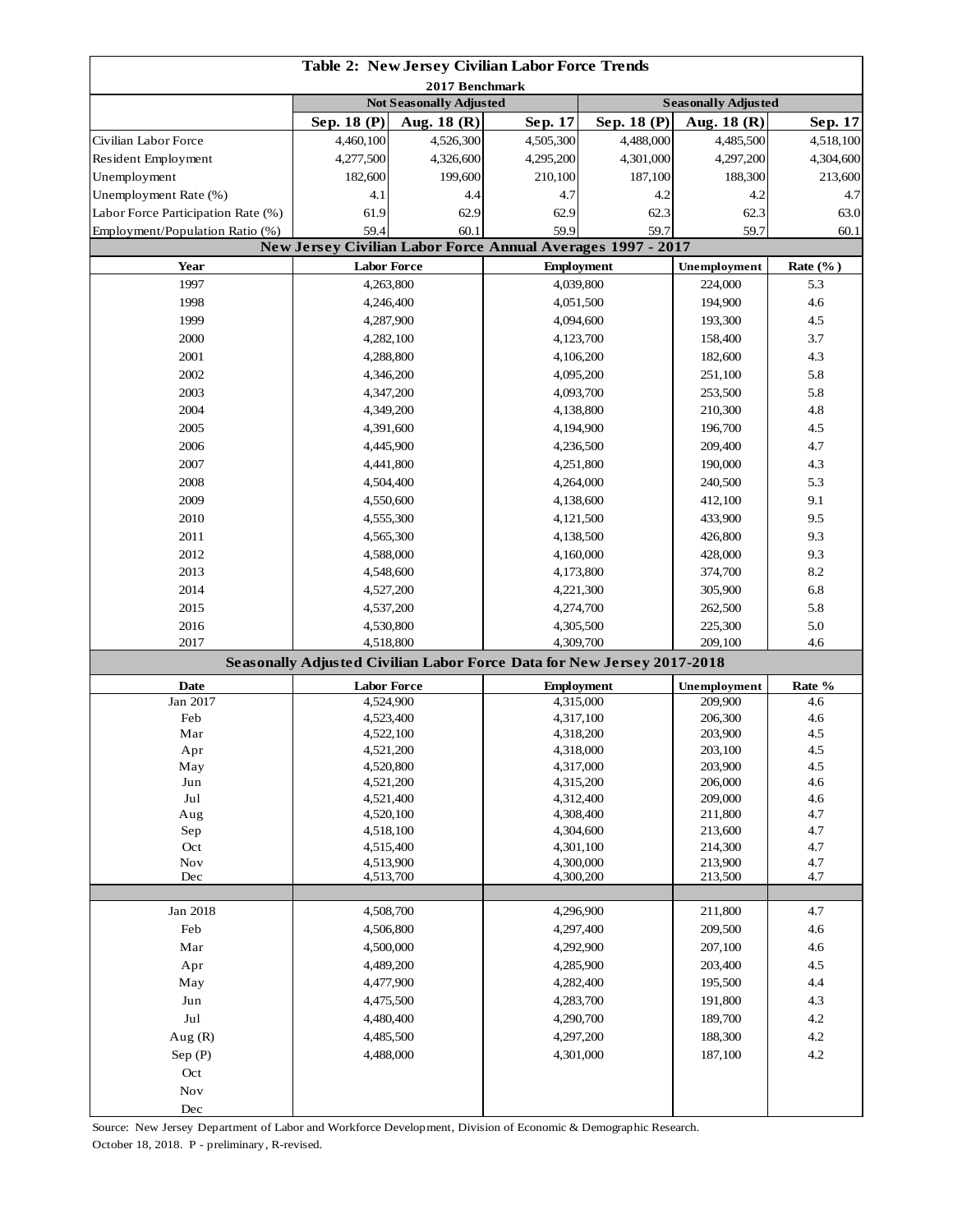| <b>Previous Month</b><br><b>Current Month</b><br>One Year Ago<br><b>Net Change</b><br>Sep. 18 (P)<br>Aug. 18 (R)<br>Sep. 17<br>over the Year<br>Industry<br><b>Total Nonfarm</b><br>4,146,300<br>4,203,900<br>4,210,600<br>57,600<br><b>Total Private Sector</b><br>3,600,800<br>3,543,000<br>3,634,300<br>Goods Producing<br>407,000<br>407,700<br>410,500<br>1,300<br>Mining & Logging<br>1,400<br>1,300<br><b>Construction</b><br>151,900<br>160,900<br>154,300<br><b>Manufacturing</b><br>253,800<br>245,400<br>8,400<br>254,900<br>Durable Goods*<br>118,100<br>111,900<br>119,000<br>21,300<br><b>Fabricated Metal Products</b><br>21,000<br>21,300<br>13,800<br>13,800<br>Machinery Manufacturing<br>13,800<br>Computer and Electronic Products<br>24,500<br>23,600<br>24,600<br>17,500<br>Miscellaneous Manufacturing<br>17,500<br>17,700<br>Nondurable Goods*<br>135,700<br>133,500<br>135,900<br>36,600<br>Food Manufacturing<br>35,600<br>36,700<br>9,500<br>9,700<br>Paper Manufacturing<br>9,500<br>Printing and Related Support<br>13,400<br>13,900<br>13,400<br><b>Chemical Manufacturing</b><br>44,600<br>44,300<br>43,700<br>Pharmaceutical and Medicine<br>22,500<br>22,600<br>22,600<br>3,796,900<br>3,738,600<br>Service-Providing<br>3,800,100<br>3,193,800<br>3,135,300<br>Private Service-Providing<br>3,223,800<br><b>Trade, Transportation, and Utilities</b><br>904,000<br>887,200<br>902,000<br>Wholesale Trade*<br>223,800<br>218,600<br>223,400<br>Retail Trade*<br>458,700<br>459,700<br>464,300<br>Building Material & Garden Equip. and Supplies Dealers<br>33,000<br>32,600<br>33,800<br>110,400<br>113,400<br>Food and Beverage Stores<br>114,100<br>Health and Personal Care Stores<br>35,500<br>36,600<br>36,500<br>Clothing and Clothing Accessories Stores<br>50,500<br>50,100<br>51,700<br>Sporting Goods, Hobby, Musical Inst., and Book Stores<br>12,500<br>14,700<br>12,600<br><b>General Merchandise Stores</b><br>72,200<br>73,600<br>72,100<br>221,500<br>208,900<br>Transportation, Warehousing, and Utilities<br>214,300<br>Utilities*<br>14,400<br>14,100<br>14,300<br>207,100<br>194,800<br>Transportation & Warehousing*<br>200,000<br><b>Information</b><br>71,000<br>70,200<br>70,000<br>Publishing Industries (except Internet)<br>16,800<br>17,400<br>16,800<br>Telecommunications<br>25,900<br>26,500<br>25,200<br>9,900<br>10,000<br>Data Processing, Hosting, and Related Services<br>10,100<br><b>Financial Activities</b><br>248,500<br>250,700<br>$-2,200$<br>250,500<br>Finance and Insurance*<br>190,700<br>$-3,100$<br>187,600<br>189,800<br>38,900<br>Financial Investments and Related Activities<br>36,500<br>$-2,400$<br>37,300<br>79,700<br>78,700<br>Insurance Carriers and Related Activities<br>79,300<br>Real Estate and Rental and Leasing*<br>60,900<br>60,000<br>900<br>60,700<br><b>Professional and Business Services</b><br>687,900<br>672,000<br>15,900<br>686,900<br>Professional, Scientific, and Technical Services*<br>302,300<br>296,300<br>6,000<br>304,100<br>Management of Companies and Enterprises*<br>81,400<br>82,600<br>$-1,200$<br>81,000<br>Administrative Support & Waste Management/Remediation*<br>293,100<br>304,200<br>11,100<br>301,800<br>704,700<br><b>Education and Health Services</b><br>694,000<br>10,700<br>699,800<br>Educational Services*<br>108,400<br>3,400<br>111,800<br>110,700<br>Health Care and Social Assistance*<br>592,900<br>589,100<br>585,600<br>7,300<br>Hospitals<br>164,700<br>162,000<br>2,700<br>164,100<br>Nursing and Residential Care Facilities<br>96,000<br>95,100<br>900<br>96,200<br>Social Assistance<br>92,400<br>94,500<br>89,500<br>2,100<br><b>Leisure and Hospitality</b><br>401,600<br>12,900<br>434,400<br>388,700<br>Arts, Entertainment, and Recreation*<br>67,400<br>69,900<br>$-2,500$<br>87,800<br>Accommodation and Food Services*<br>334,200<br>318,800<br>346,600<br>15,400<br>Food Services and Drinking Places<br>276,700<br>268,800<br>281,800<br>7,900<br><b>Other Services</b><br>176,100<br>172,500<br>3,600<br>180,200<br>Repair and Maintenance<br>32,900<br>33,400<br>$-500$<br>32,600<br>Personal and Laundry Services<br>64,200<br>62,100<br>2,100<br>64,400<br>Religious, Grantmaking, Civic, Professional and Similar Org.<br>79,000<br>77,000<br>2,000<br>83,200<br>Government<br>603,100<br>576,300<br>603,300<br>$-200$ | Table 3: New Jersey Nonfarm Employment by Industry for September 2018<br>Not Seasonally Adjusted, 2017 Benchmark |  |  |  |          |  |
|------------------------------------------------------------------------------------------------------------------------------------------------------------------------------------------------------------------------------------------------------------------------------------------------------------------------------------------------------------------------------------------------------------------------------------------------------------------------------------------------------------------------------------------------------------------------------------------------------------------------------------------------------------------------------------------------------------------------------------------------------------------------------------------------------------------------------------------------------------------------------------------------------------------------------------------------------------------------------------------------------------------------------------------------------------------------------------------------------------------------------------------------------------------------------------------------------------------------------------------------------------------------------------------------------------------------------------------------------------------------------------------------------------------------------------------------------------------------------------------------------------------------------------------------------------------------------------------------------------------------------------------------------------------------------------------------------------------------------------------------------------------------------------------------------------------------------------------------------------------------------------------------------------------------------------------------------------------------------------------------------------------------------------------------------------------------------------------------------------------------------------------------------------------------------------------------------------------------------------------------------------------------------------------------------------------------------------------------------------------------------------------------------------------------------------------------------------------------------------------------------------------------------------------------------------------------------------------------------------------------------------------------------------------------------------------------------------------------------------------------------------------------------------------------------------------------------------------------------------------------------------------------------------------------------------------------------------------------------------------------------------------------------------------------------------------------------------------------------------------------------------------------------------------------------------------------------------------------------------------------------------------------------------------------------------------------------------------------------------------------------------------------------------------------------------------------------------------------------------------------------------------------------------------------------------------------------------------------------------------------------------------------------------------------------------------------------------------------------------------------------------------------------------------------------------------------------------------------------------------------------------------------------------------------------------------------------------------------------------------------------------------------------------------------------------------------------------------------------------------------------------------------------------------------------------------------------------------------------------------------------------------------------------------------------------------------------------------------------------------------------------------------|------------------------------------------------------------------------------------------------------------------|--|--|--|----------|--|
|                                                                                                                                                                                                                                                                                                                                                                                                                                                                                                                                                                                                                                                                                                                                                                                                                                                                                                                                                                                                                                                                                                                                                                                                                                                                                                                                                                                                                                                                                                                                                                                                                                                                                                                                                                                                                                                                                                                                                                                                                                                                                                                                                                                                                                                                                                                                                                                                                                                                                                                                                                                                                                                                                                                                                                                                                                                                                                                                                                                                                                                                                                                                                                                                                                                                                                                                                                                                                                                                                                                                                                                                                                                                                                                                                                                                                                                                                                                                                                                                                                                                                                                                                                                                                                                                                                                                                                                                |                                                                                                                  |  |  |  |          |  |
|                                                                                                                                                                                                                                                                                                                                                                                                                                                                                                                                                                                                                                                                                                                                                                                                                                                                                                                                                                                                                                                                                                                                                                                                                                                                                                                                                                                                                                                                                                                                                                                                                                                                                                                                                                                                                                                                                                                                                                                                                                                                                                                                                                                                                                                                                                                                                                                                                                                                                                                                                                                                                                                                                                                                                                                                                                                                                                                                                                                                                                                                                                                                                                                                                                                                                                                                                                                                                                                                                                                                                                                                                                                                                                                                                                                                                                                                                                                                                                                                                                                                                                                                                                                                                                                                                                                                                                                                |                                                                                                                  |  |  |  |          |  |
|                                                                                                                                                                                                                                                                                                                                                                                                                                                                                                                                                                                                                                                                                                                                                                                                                                                                                                                                                                                                                                                                                                                                                                                                                                                                                                                                                                                                                                                                                                                                                                                                                                                                                                                                                                                                                                                                                                                                                                                                                                                                                                                                                                                                                                                                                                                                                                                                                                                                                                                                                                                                                                                                                                                                                                                                                                                                                                                                                                                                                                                                                                                                                                                                                                                                                                                                                                                                                                                                                                                                                                                                                                                                                                                                                                                                                                                                                                                                                                                                                                                                                                                                                                                                                                                                                                                                                                                                |                                                                                                                  |  |  |  |          |  |
|                                                                                                                                                                                                                                                                                                                                                                                                                                                                                                                                                                                                                                                                                                                                                                                                                                                                                                                                                                                                                                                                                                                                                                                                                                                                                                                                                                                                                                                                                                                                                                                                                                                                                                                                                                                                                                                                                                                                                                                                                                                                                                                                                                                                                                                                                                                                                                                                                                                                                                                                                                                                                                                                                                                                                                                                                                                                                                                                                                                                                                                                                                                                                                                                                                                                                                                                                                                                                                                                                                                                                                                                                                                                                                                                                                                                                                                                                                                                                                                                                                                                                                                                                                                                                                                                                                                                                                                                |                                                                                                                  |  |  |  | 57,800   |  |
|                                                                                                                                                                                                                                                                                                                                                                                                                                                                                                                                                                                                                                                                                                                                                                                                                                                                                                                                                                                                                                                                                                                                                                                                                                                                                                                                                                                                                                                                                                                                                                                                                                                                                                                                                                                                                                                                                                                                                                                                                                                                                                                                                                                                                                                                                                                                                                                                                                                                                                                                                                                                                                                                                                                                                                                                                                                                                                                                                                                                                                                                                                                                                                                                                                                                                                                                                                                                                                                                                                                                                                                                                                                                                                                                                                                                                                                                                                                                                                                                                                                                                                                                                                                                                                                                                                                                                                                                |                                                                                                                  |  |  |  | -700     |  |
|                                                                                                                                                                                                                                                                                                                                                                                                                                                                                                                                                                                                                                                                                                                                                                                                                                                                                                                                                                                                                                                                                                                                                                                                                                                                                                                                                                                                                                                                                                                                                                                                                                                                                                                                                                                                                                                                                                                                                                                                                                                                                                                                                                                                                                                                                                                                                                                                                                                                                                                                                                                                                                                                                                                                                                                                                                                                                                                                                                                                                                                                                                                                                                                                                                                                                                                                                                                                                                                                                                                                                                                                                                                                                                                                                                                                                                                                                                                                                                                                                                                                                                                                                                                                                                                                                                                                                                                                |                                                                                                                  |  |  |  | $-100$   |  |
|                                                                                                                                                                                                                                                                                                                                                                                                                                                                                                                                                                                                                                                                                                                                                                                                                                                                                                                                                                                                                                                                                                                                                                                                                                                                                                                                                                                                                                                                                                                                                                                                                                                                                                                                                                                                                                                                                                                                                                                                                                                                                                                                                                                                                                                                                                                                                                                                                                                                                                                                                                                                                                                                                                                                                                                                                                                                                                                                                                                                                                                                                                                                                                                                                                                                                                                                                                                                                                                                                                                                                                                                                                                                                                                                                                                                                                                                                                                                                                                                                                                                                                                                                                                                                                                                                                                                                                                                |                                                                                                                  |  |  |  | $-9,000$ |  |
|                                                                                                                                                                                                                                                                                                                                                                                                                                                                                                                                                                                                                                                                                                                                                                                                                                                                                                                                                                                                                                                                                                                                                                                                                                                                                                                                                                                                                                                                                                                                                                                                                                                                                                                                                                                                                                                                                                                                                                                                                                                                                                                                                                                                                                                                                                                                                                                                                                                                                                                                                                                                                                                                                                                                                                                                                                                                                                                                                                                                                                                                                                                                                                                                                                                                                                                                                                                                                                                                                                                                                                                                                                                                                                                                                                                                                                                                                                                                                                                                                                                                                                                                                                                                                                                                                                                                                                                                |                                                                                                                  |  |  |  |          |  |
|                                                                                                                                                                                                                                                                                                                                                                                                                                                                                                                                                                                                                                                                                                                                                                                                                                                                                                                                                                                                                                                                                                                                                                                                                                                                                                                                                                                                                                                                                                                                                                                                                                                                                                                                                                                                                                                                                                                                                                                                                                                                                                                                                                                                                                                                                                                                                                                                                                                                                                                                                                                                                                                                                                                                                                                                                                                                                                                                                                                                                                                                                                                                                                                                                                                                                                                                                                                                                                                                                                                                                                                                                                                                                                                                                                                                                                                                                                                                                                                                                                                                                                                                                                                                                                                                                                                                                                                                |                                                                                                                  |  |  |  | 6,200    |  |
|                                                                                                                                                                                                                                                                                                                                                                                                                                                                                                                                                                                                                                                                                                                                                                                                                                                                                                                                                                                                                                                                                                                                                                                                                                                                                                                                                                                                                                                                                                                                                                                                                                                                                                                                                                                                                                                                                                                                                                                                                                                                                                                                                                                                                                                                                                                                                                                                                                                                                                                                                                                                                                                                                                                                                                                                                                                                                                                                                                                                                                                                                                                                                                                                                                                                                                                                                                                                                                                                                                                                                                                                                                                                                                                                                                                                                                                                                                                                                                                                                                                                                                                                                                                                                                                                                                                                                                                                |                                                                                                                  |  |  |  | 300      |  |
|                                                                                                                                                                                                                                                                                                                                                                                                                                                                                                                                                                                                                                                                                                                                                                                                                                                                                                                                                                                                                                                                                                                                                                                                                                                                                                                                                                                                                                                                                                                                                                                                                                                                                                                                                                                                                                                                                                                                                                                                                                                                                                                                                                                                                                                                                                                                                                                                                                                                                                                                                                                                                                                                                                                                                                                                                                                                                                                                                                                                                                                                                                                                                                                                                                                                                                                                                                                                                                                                                                                                                                                                                                                                                                                                                                                                                                                                                                                                                                                                                                                                                                                                                                                                                                                                                                                                                                                                |                                                                                                                  |  |  |  | $\Omega$ |  |
|                                                                                                                                                                                                                                                                                                                                                                                                                                                                                                                                                                                                                                                                                                                                                                                                                                                                                                                                                                                                                                                                                                                                                                                                                                                                                                                                                                                                                                                                                                                                                                                                                                                                                                                                                                                                                                                                                                                                                                                                                                                                                                                                                                                                                                                                                                                                                                                                                                                                                                                                                                                                                                                                                                                                                                                                                                                                                                                                                                                                                                                                                                                                                                                                                                                                                                                                                                                                                                                                                                                                                                                                                                                                                                                                                                                                                                                                                                                                                                                                                                                                                                                                                                                                                                                                                                                                                                                                |                                                                                                                  |  |  |  | 900      |  |
|                                                                                                                                                                                                                                                                                                                                                                                                                                                                                                                                                                                                                                                                                                                                                                                                                                                                                                                                                                                                                                                                                                                                                                                                                                                                                                                                                                                                                                                                                                                                                                                                                                                                                                                                                                                                                                                                                                                                                                                                                                                                                                                                                                                                                                                                                                                                                                                                                                                                                                                                                                                                                                                                                                                                                                                                                                                                                                                                                                                                                                                                                                                                                                                                                                                                                                                                                                                                                                                                                                                                                                                                                                                                                                                                                                                                                                                                                                                                                                                                                                                                                                                                                                                                                                                                                                                                                                                                |                                                                                                                  |  |  |  | $-200$   |  |
|                                                                                                                                                                                                                                                                                                                                                                                                                                                                                                                                                                                                                                                                                                                                                                                                                                                                                                                                                                                                                                                                                                                                                                                                                                                                                                                                                                                                                                                                                                                                                                                                                                                                                                                                                                                                                                                                                                                                                                                                                                                                                                                                                                                                                                                                                                                                                                                                                                                                                                                                                                                                                                                                                                                                                                                                                                                                                                                                                                                                                                                                                                                                                                                                                                                                                                                                                                                                                                                                                                                                                                                                                                                                                                                                                                                                                                                                                                                                                                                                                                                                                                                                                                                                                                                                                                                                                                                                |                                                                                                                  |  |  |  | 2,200    |  |
|                                                                                                                                                                                                                                                                                                                                                                                                                                                                                                                                                                                                                                                                                                                                                                                                                                                                                                                                                                                                                                                                                                                                                                                                                                                                                                                                                                                                                                                                                                                                                                                                                                                                                                                                                                                                                                                                                                                                                                                                                                                                                                                                                                                                                                                                                                                                                                                                                                                                                                                                                                                                                                                                                                                                                                                                                                                                                                                                                                                                                                                                                                                                                                                                                                                                                                                                                                                                                                                                                                                                                                                                                                                                                                                                                                                                                                                                                                                                                                                                                                                                                                                                                                                                                                                                                                                                                                                                |                                                                                                                  |  |  |  | 1,000    |  |
|                                                                                                                                                                                                                                                                                                                                                                                                                                                                                                                                                                                                                                                                                                                                                                                                                                                                                                                                                                                                                                                                                                                                                                                                                                                                                                                                                                                                                                                                                                                                                                                                                                                                                                                                                                                                                                                                                                                                                                                                                                                                                                                                                                                                                                                                                                                                                                                                                                                                                                                                                                                                                                                                                                                                                                                                                                                                                                                                                                                                                                                                                                                                                                                                                                                                                                                                                                                                                                                                                                                                                                                                                                                                                                                                                                                                                                                                                                                                                                                                                                                                                                                                                                                                                                                                                                                                                                                                |                                                                                                                  |  |  |  | $-200$   |  |
|                                                                                                                                                                                                                                                                                                                                                                                                                                                                                                                                                                                                                                                                                                                                                                                                                                                                                                                                                                                                                                                                                                                                                                                                                                                                                                                                                                                                                                                                                                                                                                                                                                                                                                                                                                                                                                                                                                                                                                                                                                                                                                                                                                                                                                                                                                                                                                                                                                                                                                                                                                                                                                                                                                                                                                                                                                                                                                                                                                                                                                                                                                                                                                                                                                                                                                                                                                                                                                                                                                                                                                                                                                                                                                                                                                                                                                                                                                                                                                                                                                                                                                                                                                                                                                                                                                                                                                                                |                                                                                                                  |  |  |  | $-500$   |  |
|                                                                                                                                                                                                                                                                                                                                                                                                                                                                                                                                                                                                                                                                                                                                                                                                                                                                                                                                                                                                                                                                                                                                                                                                                                                                                                                                                                                                                                                                                                                                                                                                                                                                                                                                                                                                                                                                                                                                                                                                                                                                                                                                                                                                                                                                                                                                                                                                                                                                                                                                                                                                                                                                                                                                                                                                                                                                                                                                                                                                                                                                                                                                                                                                                                                                                                                                                                                                                                                                                                                                                                                                                                                                                                                                                                                                                                                                                                                                                                                                                                                                                                                                                                                                                                                                                                                                                                                                |                                                                                                                  |  |  |  | 900      |  |
|                                                                                                                                                                                                                                                                                                                                                                                                                                                                                                                                                                                                                                                                                                                                                                                                                                                                                                                                                                                                                                                                                                                                                                                                                                                                                                                                                                                                                                                                                                                                                                                                                                                                                                                                                                                                                                                                                                                                                                                                                                                                                                                                                                                                                                                                                                                                                                                                                                                                                                                                                                                                                                                                                                                                                                                                                                                                                                                                                                                                                                                                                                                                                                                                                                                                                                                                                                                                                                                                                                                                                                                                                                                                                                                                                                                                                                                                                                                                                                                                                                                                                                                                                                                                                                                                                                                                                                                                |                                                                                                                  |  |  |  | -100     |  |
|                                                                                                                                                                                                                                                                                                                                                                                                                                                                                                                                                                                                                                                                                                                                                                                                                                                                                                                                                                                                                                                                                                                                                                                                                                                                                                                                                                                                                                                                                                                                                                                                                                                                                                                                                                                                                                                                                                                                                                                                                                                                                                                                                                                                                                                                                                                                                                                                                                                                                                                                                                                                                                                                                                                                                                                                                                                                                                                                                                                                                                                                                                                                                                                                                                                                                                                                                                                                                                                                                                                                                                                                                                                                                                                                                                                                                                                                                                                                                                                                                                                                                                                                                                                                                                                                                                                                                                                                |                                                                                                                  |  |  |  | 58,300   |  |
|                                                                                                                                                                                                                                                                                                                                                                                                                                                                                                                                                                                                                                                                                                                                                                                                                                                                                                                                                                                                                                                                                                                                                                                                                                                                                                                                                                                                                                                                                                                                                                                                                                                                                                                                                                                                                                                                                                                                                                                                                                                                                                                                                                                                                                                                                                                                                                                                                                                                                                                                                                                                                                                                                                                                                                                                                                                                                                                                                                                                                                                                                                                                                                                                                                                                                                                                                                                                                                                                                                                                                                                                                                                                                                                                                                                                                                                                                                                                                                                                                                                                                                                                                                                                                                                                                                                                                                                                |                                                                                                                  |  |  |  | 58,500   |  |
|                                                                                                                                                                                                                                                                                                                                                                                                                                                                                                                                                                                                                                                                                                                                                                                                                                                                                                                                                                                                                                                                                                                                                                                                                                                                                                                                                                                                                                                                                                                                                                                                                                                                                                                                                                                                                                                                                                                                                                                                                                                                                                                                                                                                                                                                                                                                                                                                                                                                                                                                                                                                                                                                                                                                                                                                                                                                                                                                                                                                                                                                                                                                                                                                                                                                                                                                                                                                                                                                                                                                                                                                                                                                                                                                                                                                                                                                                                                                                                                                                                                                                                                                                                                                                                                                                                                                                                                                |                                                                                                                  |  |  |  | 16,800   |  |
|                                                                                                                                                                                                                                                                                                                                                                                                                                                                                                                                                                                                                                                                                                                                                                                                                                                                                                                                                                                                                                                                                                                                                                                                                                                                                                                                                                                                                                                                                                                                                                                                                                                                                                                                                                                                                                                                                                                                                                                                                                                                                                                                                                                                                                                                                                                                                                                                                                                                                                                                                                                                                                                                                                                                                                                                                                                                                                                                                                                                                                                                                                                                                                                                                                                                                                                                                                                                                                                                                                                                                                                                                                                                                                                                                                                                                                                                                                                                                                                                                                                                                                                                                                                                                                                                                                                                                                                                |                                                                                                                  |  |  |  | 5,200    |  |
|                                                                                                                                                                                                                                                                                                                                                                                                                                                                                                                                                                                                                                                                                                                                                                                                                                                                                                                                                                                                                                                                                                                                                                                                                                                                                                                                                                                                                                                                                                                                                                                                                                                                                                                                                                                                                                                                                                                                                                                                                                                                                                                                                                                                                                                                                                                                                                                                                                                                                                                                                                                                                                                                                                                                                                                                                                                                                                                                                                                                                                                                                                                                                                                                                                                                                                                                                                                                                                                                                                                                                                                                                                                                                                                                                                                                                                                                                                                                                                                                                                                                                                                                                                                                                                                                                                                                                                                                |                                                                                                                  |  |  |  | $-1,000$ |  |
|                                                                                                                                                                                                                                                                                                                                                                                                                                                                                                                                                                                                                                                                                                                                                                                                                                                                                                                                                                                                                                                                                                                                                                                                                                                                                                                                                                                                                                                                                                                                                                                                                                                                                                                                                                                                                                                                                                                                                                                                                                                                                                                                                                                                                                                                                                                                                                                                                                                                                                                                                                                                                                                                                                                                                                                                                                                                                                                                                                                                                                                                                                                                                                                                                                                                                                                                                                                                                                                                                                                                                                                                                                                                                                                                                                                                                                                                                                                                                                                                                                                                                                                                                                                                                                                                                                                                                                                                |                                                                                                                  |  |  |  | 400      |  |
|                                                                                                                                                                                                                                                                                                                                                                                                                                                                                                                                                                                                                                                                                                                                                                                                                                                                                                                                                                                                                                                                                                                                                                                                                                                                                                                                                                                                                                                                                                                                                                                                                                                                                                                                                                                                                                                                                                                                                                                                                                                                                                                                                                                                                                                                                                                                                                                                                                                                                                                                                                                                                                                                                                                                                                                                                                                                                                                                                                                                                                                                                                                                                                                                                                                                                                                                                                                                                                                                                                                                                                                                                                                                                                                                                                                                                                                                                                                                                                                                                                                                                                                                                                                                                                                                                                                                                                                                |                                                                                                                  |  |  |  | $-3,000$ |  |
|                                                                                                                                                                                                                                                                                                                                                                                                                                                                                                                                                                                                                                                                                                                                                                                                                                                                                                                                                                                                                                                                                                                                                                                                                                                                                                                                                                                                                                                                                                                                                                                                                                                                                                                                                                                                                                                                                                                                                                                                                                                                                                                                                                                                                                                                                                                                                                                                                                                                                                                                                                                                                                                                                                                                                                                                                                                                                                                                                                                                                                                                                                                                                                                                                                                                                                                                                                                                                                                                                                                                                                                                                                                                                                                                                                                                                                                                                                                                                                                                                                                                                                                                                                                                                                                                                                                                                                                                |                                                                                                                  |  |  |  | $-1,100$ |  |
|                                                                                                                                                                                                                                                                                                                                                                                                                                                                                                                                                                                                                                                                                                                                                                                                                                                                                                                                                                                                                                                                                                                                                                                                                                                                                                                                                                                                                                                                                                                                                                                                                                                                                                                                                                                                                                                                                                                                                                                                                                                                                                                                                                                                                                                                                                                                                                                                                                                                                                                                                                                                                                                                                                                                                                                                                                                                                                                                                                                                                                                                                                                                                                                                                                                                                                                                                                                                                                                                                                                                                                                                                                                                                                                                                                                                                                                                                                                                                                                                                                                                                                                                                                                                                                                                                                                                                                                                |                                                                                                                  |  |  |  | 400      |  |
|                                                                                                                                                                                                                                                                                                                                                                                                                                                                                                                                                                                                                                                                                                                                                                                                                                                                                                                                                                                                                                                                                                                                                                                                                                                                                                                                                                                                                                                                                                                                                                                                                                                                                                                                                                                                                                                                                                                                                                                                                                                                                                                                                                                                                                                                                                                                                                                                                                                                                                                                                                                                                                                                                                                                                                                                                                                                                                                                                                                                                                                                                                                                                                                                                                                                                                                                                                                                                                                                                                                                                                                                                                                                                                                                                                                                                                                                                                                                                                                                                                                                                                                                                                                                                                                                                                                                                                                                |                                                                                                                  |  |  |  | $-2,200$ |  |
|                                                                                                                                                                                                                                                                                                                                                                                                                                                                                                                                                                                                                                                                                                                                                                                                                                                                                                                                                                                                                                                                                                                                                                                                                                                                                                                                                                                                                                                                                                                                                                                                                                                                                                                                                                                                                                                                                                                                                                                                                                                                                                                                                                                                                                                                                                                                                                                                                                                                                                                                                                                                                                                                                                                                                                                                                                                                                                                                                                                                                                                                                                                                                                                                                                                                                                                                                                                                                                                                                                                                                                                                                                                                                                                                                                                                                                                                                                                                                                                                                                                                                                                                                                                                                                                                                                                                                                                                |                                                                                                                  |  |  |  | $-1,400$ |  |
|                                                                                                                                                                                                                                                                                                                                                                                                                                                                                                                                                                                                                                                                                                                                                                                                                                                                                                                                                                                                                                                                                                                                                                                                                                                                                                                                                                                                                                                                                                                                                                                                                                                                                                                                                                                                                                                                                                                                                                                                                                                                                                                                                                                                                                                                                                                                                                                                                                                                                                                                                                                                                                                                                                                                                                                                                                                                                                                                                                                                                                                                                                                                                                                                                                                                                                                                                                                                                                                                                                                                                                                                                                                                                                                                                                                                                                                                                                                                                                                                                                                                                                                                                                                                                                                                                                                                                                                                |                                                                                                                  |  |  |  | 12,600   |  |
|                                                                                                                                                                                                                                                                                                                                                                                                                                                                                                                                                                                                                                                                                                                                                                                                                                                                                                                                                                                                                                                                                                                                                                                                                                                                                                                                                                                                                                                                                                                                                                                                                                                                                                                                                                                                                                                                                                                                                                                                                                                                                                                                                                                                                                                                                                                                                                                                                                                                                                                                                                                                                                                                                                                                                                                                                                                                                                                                                                                                                                                                                                                                                                                                                                                                                                                                                                                                                                                                                                                                                                                                                                                                                                                                                                                                                                                                                                                                                                                                                                                                                                                                                                                                                                                                                                                                                                                                |                                                                                                                  |  |  |  | 300      |  |
|                                                                                                                                                                                                                                                                                                                                                                                                                                                                                                                                                                                                                                                                                                                                                                                                                                                                                                                                                                                                                                                                                                                                                                                                                                                                                                                                                                                                                                                                                                                                                                                                                                                                                                                                                                                                                                                                                                                                                                                                                                                                                                                                                                                                                                                                                                                                                                                                                                                                                                                                                                                                                                                                                                                                                                                                                                                                                                                                                                                                                                                                                                                                                                                                                                                                                                                                                                                                                                                                                                                                                                                                                                                                                                                                                                                                                                                                                                                                                                                                                                                                                                                                                                                                                                                                                                                                                                                                |                                                                                                                  |  |  |  | 12,300   |  |
|                                                                                                                                                                                                                                                                                                                                                                                                                                                                                                                                                                                                                                                                                                                                                                                                                                                                                                                                                                                                                                                                                                                                                                                                                                                                                                                                                                                                                                                                                                                                                                                                                                                                                                                                                                                                                                                                                                                                                                                                                                                                                                                                                                                                                                                                                                                                                                                                                                                                                                                                                                                                                                                                                                                                                                                                                                                                                                                                                                                                                                                                                                                                                                                                                                                                                                                                                                                                                                                                                                                                                                                                                                                                                                                                                                                                                                                                                                                                                                                                                                                                                                                                                                                                                                                                                                                                                                                                |                                                                                                                  |  |  |  | 800      |  |
|                                                                                                                                                                                                                                                                                                                                                                                                                                                                                                                                                                                                                                                                                                                                                                                                                                                                                                                                                                                                                                                                                                                                                                                                                                                                                                                                                                                                                                                                                                                                                                                                                                                                                                                                                                                                                                                                                                                                                                                                                                                                                                                                                                                                                                                                                                                                                                                                                                                                                                                                                                                                                                                                                                                                                                                                                                                                                                                                                                                                                                                                                                                                                                                                                                                                                                                                                                                                                                                                                                                                                                                                                                                                                                                                                                                                                                                                                                                                                                                                                                                                                                                                                                                                                                                                                                                                                                                                |                                                                                                                  |  |  |  | -600     |  |
|                                                                                                                                                                                                                                                                                                                                                                                                                                                                                                                                                                                                                                                                                                                                                                                                                                                                                                                                                                                                                                                                                                                                                                                                                                                                                                                                                                                                                                                                                                                                                                                                                                                                                                                                                                                                                                                                                                                                                                                                                                                                                                                                                                                                                                                                                                                                                                                                                                                                                                                                                                                                                                                                                                                                                                                                                                                                                                                                                                                                                                                                                                                                                                                                                                                                                                                                                                                                                                                                                                                                                                                                                                                                                                                                                                                                                                                                                                                                                                                                                                                                                                                                                                                                                                                                                                                                                                                                |                                                                                                                  |  |  |  | -600     |  |
|                                                                                                                                                                                                                                                                                                                                                                                                                                                                                                                                                                                                                                                                                                                                                                                                                                                                                                                                                                                                                                                                                                                                                                                                                                                                                                                                                                                                                                                                                                                                                                                                                                                                                                                                                                                                                                                                                                                                                                                                                                                                                                                                                                                                                                                                                                                                                                                                                                                                                                                                                                                                                                                                                                                                                                                                                                                                                                                                                                                                                                                                                                                                                                                                                                                                                                                                                                                                                                                                                                                                                                                                                                                                                                                                                                                                                                                                                                                                                                                                                                                                                                                                                                                                                                                                                                                                                                                                |                                                                                                                  |  |  |  | 100      |  |
|                                                                                                                                                                                                                                                                                                                                                                                                                                                                                                                                                                                                                                                                                                                                                                                                                                                                                                                                                                                                                                                                                                                                                                                                                                                                                                                                                                                                                                                                                                                                                                                                                                                                                                                                                                                                                                                                                                                                                                                                                                                                                                                                                                                                                                                                                                                                                                                                                                                                                                                                                                                                                                                                                                                                                                                                                                                                                                                                                                                                                                                                                                                                                                                                                                                                                                                                                                                                                                                                                                                                                                                                                                                                                                                                                                                                                                                                                                                                                                                                                                                                                                                                                                                                                                                                                                                                                                                                |                                                                                                                  |  |  |  |          |  |
|                                                                                                                                                                                                                                                                                                                                                                                                                                                                                                                                                                                                                                                                                                                                                                                                                                                                                                                                                                                                                                                                                                                                                                                                                                                                                                                                                                                                                                                                                                                                                                                                                                                                                                                                                                                                                                                                                                                                                                                                                                                                                                                                                                                                                                                                                                                                                                                                                                                                                                                                                                                                                                                                                                                                                                                                                                                                                                                                                                                                                                                                                                                                                                                                                                                                                                                                                                                                                                                                                                                                                                                                                                                                                                                                                                                                                                                                                                                                                                                                                                                                                                                                                                                                                                                                                                                                                                                                |                                                                                                                  |  |  |  |          |  |
|                                                                                                                                                                                                                                                                                                                                                                                                                                                                                                                                                                                                                                                                                                                                                                                                                                                                                                                                                                                                                                                                                                                                                                                                                                                                                                                                                                                                                                                                                                                                                                                                                                                                                                                                                                                                                                                                                                                                                                                                                                                                                                                                                                                                                                                                                                                                                                                                                                                                                                                                                                                                                                                                                                                                                                                                                                                                                                                                                                                                                                                                                                                                                                                                                                                                                                                                                                                                                                                                                                                                                                                                                                                                                                                                                                                                                                                                                                                                                                                                                                                                                                                                                                                                                                                                                                                                                                                                |                                                                                                                  |  |  |  |          |  |
|                                                                                                                                                                                                                                                                                                                                                                                                                                                                                                                                                                                                                                                                                                                                                                                                                                                                                                                                                                                                                                                                                                                                                                                                                                                                                                                                                                                                                                                                                                                                                                                                                                                                                                                                                                                                                                                                                                                                                                                                                                                                                                                                                                                                                                                                                                                                                                                                                                                                                                                                                                                                                                                                                                                                                                                                                                                                                                                                                                                                                                                                                                                                                                                                                                                                                                                                                                                                                                                                                                                                                                                                                                                                                                                                                                                                                                                                                                                                                                                                                                                                                                                                                                                                                                                                                                                                                                                                |                                                                                                                  |  |  |  | $-1,000$ |  |
|                                                                                                                                                                                                                                                                                                                                                                                                                                                                                                                                                                                                                                                                                                                                                                                                                                                                                                                                                                                                                                                                                                                                                                                                                                                                                                                                                                                                                                                                                                                                                                                                                                                                                                                                                                                                                                                                                                                                                                                                                                                                                                                                                                                                                                                                                                                                                                                                                                                                                                                                                                                                                                                                                                                                                                                                                                                                                                                                                                                                                                                                                                                                                                                                                                                                                                                                                                                                                                                                                                                                                                                                                                                                                                                                                                                                                                                                                                                                                                                                                                                                                                                                                                                                                                                                                                                                                                                                |                                                                                                                  |  |  |  |          |  |
|                                                                                                                                                                                                                                                                                                                                                                                                                                                                                                                                                                                                                                                                                                                                                                                                                                                                                                                                                                                                                                                                                                                                                                                                                                                                                                                                                                                                                                                                                                                                                                                                                                                                                                                                                                                                                                                                                                                                                                                                                                                                                                                                                                                                                                                                                                                                                                                                                                                                                                                                                                                                                                                                                                                                                                                                                                                                                                                                                                                                                                                                                                                                                                                                                                                                                                                                                                                                                                                                                                                                                                                                                                                                                                                                                                                                                                                                                                                                                                                                                                                                                                                                                                                                                                                                                                                                                                                                |                                                                                                                  |  |  |  |          |  |
|                                                                                                                                                                                                                                                                                                                                                                                                                                                                                                                                                                                                                                                                                                                                                                                                                                                                                                                                                                                                                                                                                                                                                                                                                                                                                                                                                                                                                                                                                                                                                                                                                                                                                                                                                                                                                                                                                                                                                                                                                                                                                                                                                                                                                                                                                                                                                                                                                                                                                                                                                                                                                                                                                                                                                                                                                                                                                                                                                                                                                                                                                                                                                                                                                                                                                                                                                                                                                                                                                                                                                                                                                                                                                                                                                                                                                                                                                                                                                                                                                                                                                                                                                                                                                                                                                                                                                                                                |                                                                                                                  |  |  |  |          |  |
|                                                                                                                                                                                                                                                                                                                                                                                                                                                                                                                                                                                                                                                                                                                                                                                                                                                                                                                                                                                                                                                                                                                                                                                                                                                                                                                                                                                                                                                                                                                                                                                                                                                                                                                                                                                                                                                                                                                                                                                                                                                                                                                                                                                                                                                                                                                                                                                                                                                                                                                                                                                                                                                                                                                                                                                                                                                                                                                                                                                                                                                                                                                                                                                                                                                                                                                                                                                                                                                                                                                                                                                                                                                                                                                                                                                                                                                                                                                                                                                                                                                                                                                                                                                                                                                                                                                                                                                                |                                                                                                                  |  |  |  |          |  |
|                                                                                                                                                                                                                                                                                                                                                                                                                                                                                                                                                                                                                                                                                                                                                                                                                                                                                                                                                                                                                                                                                                                                                                                                                                                                                                                                                                                                                                                                                                                                                                                                                                                                                                                                                                                                                                                                                                                                                                                                                                                                                                                                                                                                                                                                                                                                                                                                                                                                                                                                                                                                                                                                                                                                                                                                                                                                                                                                                                                                                                                                                                                                                                                                                                                                                                                                                                                                                                                                                                                                                                                                                                                                                                                                                                                                                                                                                                                                                                                                                                                                                                                                                                                                                                                                                                                                                                                                |                                                                                                                  |  |  |  |          |  |
|                                                                                                                                                                                                                                                                                                                                                                                                                                                                                                                                                                                                                                                                                                                                                                                                                                                                                                                                                                                                                                                                                                                                                                                                                                                                                                                                                                                                                                                                                                                                                                                                                                                                                                                                                                                                                                                                                                                                                                                                                                                                                                                                                                                                                                                                                                                                                                                                                                                                                                                                                                                                                                                                                                                                                                                                                                                                                                                                                                                                                                                                                                                                                                                                                                                                                                                                                                                                                                                                                                                                                                                                                                                                                                                                                                                                                                                                                                                                                                                                                                                                                                                                                                                                                                                                                                                                                                                                |                                                                                                                  |  |  |  |          |  |
|                                                                                                                                                                                                                                                                                                                                                                                                                                                                                                                                                                                                                                                                                                                                                                                                                                                                                                                                                                                                                                                                                                                                                                                                                                                                                                                                                                                                                                                                                                                                                                                                                                                                                                                                                                                                                                                                                                                                                                                                                                                                                                                                                                                                                                                                                                                                                                                                                                                                                                                                                                                                                                                                                                                                                                                                                                                                                                                                                                                                                                                                                                                                                                                                                                                                                                                                                                                                                                                                                                                                                                                                                                                                                                                                                                                                                                                                                                                                                                                                                                                                                                                                                                                                                                                                                                                                                                                                |                                                                                                                  |  |  |  |          |  |
|                                                                                                                                                                                                                                                                                                                                                                                                                                                                                                                                                                                                                                                                                                                                                                                                                                                                                                                                                                                                                                                                                                                                                                                                                                                                                                                                                                                                                                                                                                                                                                                                                                                                                                                                                                                                                                                                                                                                                                                                                                                                                                                                                                                                                                                                                                                                                                                                                                                                                                                                                                                                                                                                                                                                                                                                                                                                                                                                                                                                                                                                                                                                                                                                                                                                                                                                                                                                                                                                                                                                                                                                                                                                                                                                                                                                                                                                                                                                                                                                                                                                                                                                                                                                                                                                                                                                                                                                |                                                                                                                  |  |  |  |          |  |
|                                                                                                                                                                                                                                                                                                                                                                                                                                                                                                                                                                                                                                                                                                                                                                                                                                                                                                                                                                                                                                                                                                                                                                                                                                                                                                                                                                                                                                                                                                                                                                                                                                                                                                                                                                                                                                                                                                                                                                                                                                                                                                                                                                                                                                                                                                                                                                                                                                                                                                                                                                                                                                                                                                                                                                                                                                                                                                                                                                                                                                                                                                                                                                                                                                                                                                                                                                                                                                                                                                                                                                                                                                                                                                                                                                                                                                                                                                                                                                                                                                                                                                                                                                                                                                                                                                                                                                                                |                                                                                                                  |  |  |  |          |  |
|                                                                                                                                                                                                                                                                                                                                                                                                                                                                                                                                                                                                                                                                                                                                                                                                                                                                                                                                                                                                                                                                                                                                                                                                                                                                                                                                                                                                                                                                                                                                                                                                                                                                                                                                                                                                                                                                                                                                                                                                                                                                                                                                                                                                                                                                                                                                                                                                                                                                                                                                                                                                                                                                                                                                                                                                                                                                                                                                                                                                                                                                                                                                                                                                                                                                                                                                                                                                                                                                                                                                                                                                                                                                                                                                                                                                                                                                                                                                                                                                                                                                                                                                                                                                                                                                                                                                                                                                |                                                                                                                  |  |  |  |          |  |
|                                                                                                                                                                                                                                                                                                                                                                                                                                                                                                                                                                                                                                                                                                                                                                                                                                                                                                                                                                                                                                                                                                                                                                                                                                                                                                                                                                                                                                                                                                                                                                                                                                                                                                                                                                                                                                                                                                                                                                                                                                                                                                                                                                                                                                                                                                                                                                                                                                                                                                                                                                                                                                                                                                                                                                                                                                                                                                                                                                                                                                                                                                                                                                                                                                                                                                                                                                                                                                                                                                                                                                                                                                                                                                                                                                                                                                                                                                                                                                                                                                                                                                                                                                                                                                                                                                                                                                                                |                                                                                                                  |  |  |  |          |  |
|                                                                                                                                                                                                                                                                                                                                                                                                                                                                                                                                                                                                                                                                                                                                                                                                                                                                                                                                                                                                                                                                                                                                                                                                                                                                                                                                                                                                                                                                                                                                                                                                                                                                                                                                                                                                                                                                                                                                                                                                                                                                                                                                                                                                                                                                                                                                                                                                                                                                                                                                                                                                                                                                                                                                                                                                                                                                                                                                                                                                                                                                                                                                                                                                                                                                                                                                                                                                                                                                                                                                                                                                                                                                                                                                                                                                                                                                                                                                                                                                                                                                                                                                                                                                                                                                                                                                                                                                |                                                                                                                  |  |  |  |          |  |
|                                                                                                                                                                                                                                                                                                                                                                                                                                                                                                                                                                                                                                                                                                                                                                                                                                                                                                                                                                                                                                                                                                                                                                                                                                                                                                                                                                                                                                                                                                                                                                                                                                                                                                                                                                                                                                                                                                                                                                                                                                                                                                                                                                                                                                                                                                                                                                                                                                                                                                                                                                                                                                                                                                                                                                                                                                                                                                                                                                                                                                                                                                                                                                                                                                                                                                                                                                                                                                                                                                                                                                                                                                                                                                                                                                                                                                                                                                                                                                                                                                                                                                                                                                                                                                                                                                                                                                                                |                                                                                                                  |  |  |  |          |  |
|                                                                                                                                                                                                                                                                                                                                                                                                                                                                                                                                                                                                                                                                                                                                                                                                                                                                                                                                                                                                                                                                                                                                                                                                                                                                                                                                                                                                                                                                                                                                                                                                                                                                                                                                                                                                                                                                                                                                                                                                                                                                                                                                                                                                                                                                                                                                                                                                                                                                                                                                                                                                                                                                                                                                                                                                                                                                                                                                                                                                                                                                                                                                                                                                                                                                                                                                                                                                                                                                                                                                                                                                                                                                                                                                                                                                                                                                                                                                                                                                                                                                                                                                                                                                                                                                                                                                                                                                |                                                                                                                  |  |  |  |          |  |
|                                                                                                                                                                                                                                                                                                                                                                                                                                                                                                                                                                                                                                                                                                                                                                                                                                                                                                                                                                                                                                                                                                                                                                                                                                                                                                                                                                                                                                                                                                                                                                                                                                                                                                                                                                                                                                                                                                                                                                                                                                                                                                                                                                                                                                                                                                                                                                                                                                                                                                                                                                                                                                                                                                                                                                                                                                                                                                                                                                                                                                                                                                                                                                                                                                                                                                                                                                                                                                                                                                                                                                                                                                                                                                                                                                                                                                                                                                                                                                                                                                                                                                                                                                                                                                                                                                                                                                                                |                                                                                                                  |  |  |  |          |  |
|                                                                                                                                                                                                                                                                                                                                                                                                                                                                                                                                                                                                                                                                                                                                                                                                                                                                                                                                                                                                                                                                                                                                                                                                                                                                                                                                                                                                                                                                                                                                                                                                                                                                                                                                                                                                                                                                                                                                                                                                                                                                                                                                                                                                                                                                                                                                                                                                                                                                                                                                                                                                                                                                                                                                                                                                                                                                                                                                                                                                                                                                                                                                                                                                                                                                                                                                                                                                                                                                                                                                                                                                                                                                                                                                                                                                                                                                                                                                                                                                                                                                                                                                                                                                                                                                                                                                                                                                |                                                                                                                  |  |  |  |          |  |
|                                                                                                                                                                                                                                                                                                                                                                                                                                                                                                                                                                                                                                                                                                                                                                                                                                                                                                                                                                                                                                                                                                                                                                                                                                                                                                                                                                                                                                                                                                                                                                                                                                                                                                                                                                                                                                                                                                                                                                                                                                                                                                                                                                                                                                                                                                                                                                                                                                                                                                                                                                                                                                                                                                                                                                                                                                                                                                                                                                                                                                                                                                                                                                                                                                                                                                                                                                                                                                                                                                                                                                                                                                                                                                                                                                                                                                                                                                                                                                                                                                                                                                                                                                                                                                                                                                                                                                                                |                                                                                                                  |  |  |  |          |  |
|                                                                                                                                                                                                                                                                                                                                                                                                                                                                                                                                                                                                                                                                                                                                                                                                                                                                                                                                                                                                                                                                                                                                                                                                                                                                                                                                                                                                                                                                                                                                                                                                                                                                                                                                                                                                                                                                                                                                                                                                                                                                                                                                                                                                                                                                                                                                                                                                                                                                                                                                                                                                                                                                                                                                                                                                                                                                                                                                                                                                                                                                                                                                                                                                                                                                                                                                                                                                                                                                                                                                                                                                                                                                                                                                                                                                                                                                                                                                                                                                                                                                                                                                                                                                                                                                                                                                                                                                |                                                                                                                  |  |  |  |          |  |
|                                                                                                                                                                                                                                                                                                                                                                                                                                                                                                                                                                                                                                                                                                                                                                                                                                                                                                                                                                                                                                                                                                                                                                                                                                                                                                                                                                                                                                                                                                                                                                                                                                                                                                                                                                                                                                                                                                                                                                                                                                                                                                                                                                                                                                                                                                                                                                                                                                                                                                                                                                                                                                                                                                                                                                                                                                                                                                                                                                                                                                                                                                                                                                                                                                                                                                                                                                                                                                                                                                                                                                                                                                                                                                                                                                                                                                                                                                                                                                                                                                                                                                                                                                                                                                                                                                                                                                                                |                                                                                                                  |  |  |  |          |  |

October 18, 2018 P - preliminary, R-revised. Shaded rows denote supersector series, \* denote sector series.

Source: New Jersey Department of Labor and Workforce Development, Division of Economic and Demographic Research.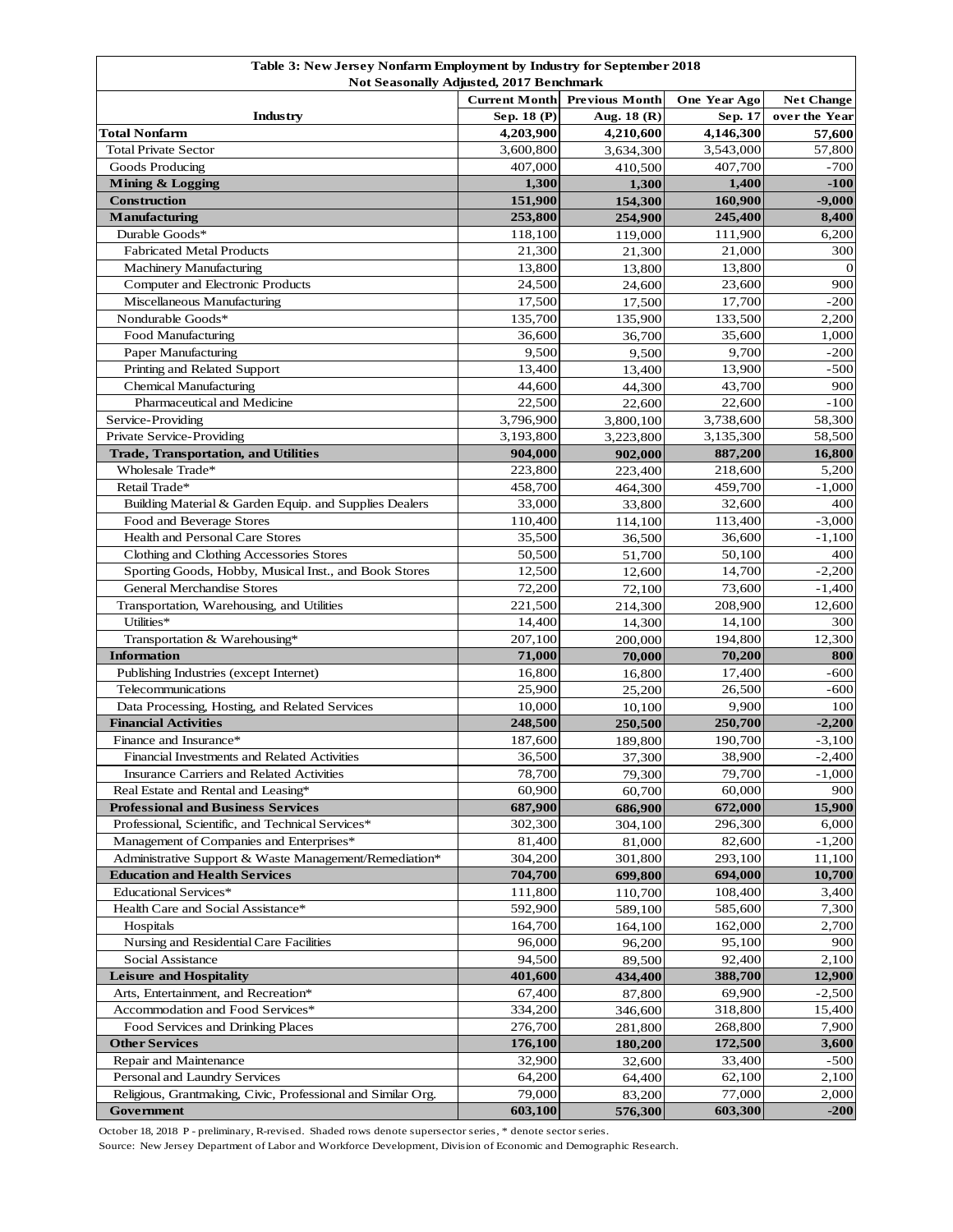| <b>Annual Averages</b><br><b>Total</b><br><b>Private Sector</b><br><b>Public</b><br>Service-<br><b>Total</b><br><b>Manufacturing</b><br>Providing<br>Year<br>Construction<br>1997<br>3,719,800<br>3,148,900<br>427,800<br>131,800<br>2,587,100<br>571,000<br>1998<br>3,801,300<br>3,228,900<br>427,300<br>136,100<br>2,663,200<br>572,400<br>1999<br>3,901,200<br>3,322,600<br>420,500<br>143,600<br>2,756,300<br>578,600<br>2000<br>3,994,600<br>3,404,600<br>419,600<br>149,600<br>590,100<br>2,833,400<br>2001<br>3,996,900<br>3,392,800<br>399,100<br>158,800<br>2,833,200<br>604,100<br>2002<br>365,100<br>162,600<br>615,300<br>3,983,700<br>3,368,300<br>2,839,100<br>2003<br>348,000<br>3,977,200<br>3,353,300<br>160,500<br>2,843,300<br>623,900<br>2004<br>3,362,400<br>335,700<br>165,900<br>635,600<br>3,997,900<br>2,859,200<br>2005<br>4,038,400<br>3,394,600<br>327,800<br>169,100<br>2,896,000<br>643,800<br>2006<br>4,069,700<br>3,420,100<br>321,100<br>174,900<br>2,922,400<br>649,600<br>2007<br>308,400<br>172,300<br>650,100<br>4,077,200<br>3,427,100<br>2,944,800<br>2008<br>651,600<br>4,048,500<br>3,396,900<br>295,400<br>164,500<br>2,935,300<br>2009<br>3,894,200<br>3,239,200<br>260,900<br>138,600<br>2,838,300<br>655,000<br>2010<br>252,100<br>3,848,700<br>3,206,000<br>129,500<br>2,823,000<br>642,700<br>2011<br>3,847,700<br>3,226,000<br>246,900<br>129,900<br>621,700<br>2,847,900<br>2012<br>240,900<br>3,890,700<br>3,271,700<br>130,400<br>2,899,100<br>619,000<br>2013<br>238,700<br>3,935,400<br>3,316,900<br>137,600<br>2,939,300<br>618,400<br>2014<br>3,967,900<br>3,347,900<br>238,800<br>141,600<br>2,966,100<br>620,100<br>2015<br>4,012,600<br>3,397,800<br>238,800<br>148,400<br>3,009,200<br>614,900<br>2016<br>4,073,500<br>3,459,400<br>242,100<br>153,500<br>3,062,500<br>614,100<br>3,512,600<br>244,600<br>155,000<br>2017<br>4,127,400<br>3,111,700<br>614,900<br><b>Seasonally Adjusted Monthly Data</b><br>2017<br>243,400<br>Jan<br>4,109,100<br>3,495,000<br>154,900<br>3,095,400<br>614,100<br>Feb<br>3,501,000<br>243,800<br>157,000<br>3,098,900<br>613,800<br>4,114,800<br>613,900<br>Mar<br>4,113,200<br>3,499,300<br>243,300<br>155,900<br>3,098,700<br>243,700<br>155,400<br>611,700<br>4,115,700<br>3,504,000<br>3,103,600<br>Apr<br>244,400<br>612,500<br>May<br>4,122,000<br>3,509,500<br>155,600<br>3,108,200<br>244,800<br>156,000<br>614,800<br>Jun<br>4,135,600<br>3,520,800<br>3,118,700<br>Jul<br>4,125,000<br>3,510,800<br>245,400<br>155,100<br>3,109,000<br>614,200<br>245,200<br>615,600<br>4,134,200<br>3,518,600<br>155,800<br>3,116,300<br>Aug<br>245,200<br>Sep<br>4,137,900<br>3,522,500<br>156,600<br>3,119,300<br>615,400<br>Oct<br>4,144,800<br>3,529,500<br>245,300<br>153,100<br>3,129,700<br>615,300<br>4,150,500<br>244,900<br>153,300<br>615,300<br><b>Nov</b><br>3,535,200<br>3,135,600<br>3,532,800<br>151,500<br>Dec<br>4,146,800<br>246,500<br>3,133,500<br>614,000<br>2018<br>246,700<br>4,162,200<br>3,546,200<br>153,700<br>3,144,500<br>616,000<br>Jan<br>Feb<br>155,500<br>4,175,200<br>3,560,200<br>248,400<br>3,155,000<br>615,000<br>Mar<br>4,181,500<br>3,565,800<br>249,600<br>154,200<br>615,700<br>3,160,700<br>4,175,100<br>250,800<br>153,900<br>3,560,300<br>3,154,300<br>614,800<br>Apr<br>252,500<br>4,180,000<br>3,564,200<br>150,900<br>3,159,500<br>615,800<br>May<br>4,187,500<br>3,571,000<br>252,900<br>150,100<br>616,500<br>Jun<br>3,166,700<br>$_{\rm{Jul}}$<br>4,194,100<br>3,577,500<br>254,300<br>149,000<br>3,172,900<br>616,600<br>148,500<br>Aug $(R)$<br>4,194,900<br>3,577,500<br>253,500<br>3,174,200<br>617,400<br>Sep(P)<br>4,195,900<br>3,579,400<br>253,300<br>147,000<br>3,177,800<br>616,500<br>Oct<br><b>Nov</b><br>Dec | Table 4: New Jersey Nonfarm Employment 2017 Benchmark |  |  |  |  |  |  |  |
|-----------------------------------------------------------------------------------------------------------------------------------------------------------------------------------------------------------------------------------------------------------------------------------------------------------------------------------------------------------------------------------------------------------------------------------------------------------------------------------------------------------------------------------------------------------------------------------------------------------------------------------------------------------------------------------------------------------------------------------------------------------------------------------------------------------------------------------------------------------------------------------------------------------------------------------------------------------------------------------------------------------------------------------------------------------------------------------------------------------------------------------------------------------------------------------------------------------------------------------------------------------------------------------------------------------------------------------------------------------------------------------------------------------------------------------------------------------------------------------------------------------------------------------------------------------------------------------------------------------------------------------------------------------------------------------------------------------------------------------------------------------------------------------------------------------------------------------------------------------------------------------------------------------------------------------------------------------------------------------------------------------------------------------------------------------------------------------------------------------------------------------------------------------------------------------------------------------------------------------------------------------------------------------------------------------------------------------------------------------------------------------------------------------------------------------------------------------------------------------------------------------------------------------------------------------------------------------------------------------------------------------------------------------------------------------------------------------------------------------------------------------------------------------------------------------------------------------------------------------------------------------------------------------------------------------------------------------------------------------------------------------------------------------------------------------------------------------------------------------------------------------------------------------------------------------------------------------------------------------------------------------------------------------------------------------------------------------------------------------------------------------------------------------------------------------------------------------------------------------------------------------------------------------------------------------------------------------------------------------------------------------------------------------------------------------------------------------------------------------------------------------------------|-------------------------------------------------------|--|--|--|--|--|--|--|
|                                                                                                                                                                                                                                                                                                                                                                                                                                                                                                                                                                                                                                                                                                                                                                                                                                                                                                                                                                                                                                                                                                                                                                                                                                                                                                                                                                                                                                                                                                                                                                                                                                                                                                                                                                                                                                                                                                                                                                                                                                                                                                                                                                                                                                                                                                                                                                                                                                                                                                                                                                                                                                                                                                                                                                                                                                                                                                                                                                                                                                                                                                                                                                                                                                                                                                                                                                                                                                                                                                                                                                                                                                                                                                                                                                       |                                                       |  |  |  |  |  |  |  |
|                                                                                                                                                                                                                                                                                                                                                                                                                                                                                                                                                                                                                                                                                                                                                                                                                                                                                                                                                                                                                                                                                                                                                                                                                                                                                                                                                                                                                                                                                                                                                                                                                                                                                                                                                                                                                                                                                                                                                                                                                                                                                                                                                                                                                                                                                                                                                                                                                                                                                                                                                                                                                                                                                                                                                                                                                                                                                                                                                                                                                                                                                                                                                                                                                                                                                                                                                                                                                                                                                                                                                                                                                                                                                                                                                                       |                                                       |  |  |  |  |  |  |  |
|                                                                                                                                                                                                                                                                                                                                                                                                                                                                                                                                                                                                                                                                                                                                                                                                                                                                                                                                                                                                                                                                                                                                                                                                                                                                                                                                                                                                                                                                                                                                                                                                                                                                                                                                                                                                                                                                                                                                                                                                                                                                                                                                                                                                                                                                                                                                                                                                                                                                                                                                                                                                                                                                                                                                                                                                                                                                                                                                                                                                                                                                                                                                                                                                                                                                                                                                                                                                                                                                                                                                                                                                                                                                                                                                                                       |                                                       |  |  |  |  |  |  |  |
|                                                                                                                                                                                                                                                                                                                                                                                                                                                                                                                                                                                                                                                                                                                                                                                                                                                                                                                                                                                                                                                                                                                                                                                                                                                                                                                                                                                                                                                                                                                                                                                                                                                                                                                                                                                                                                                                                                                                                                                                                                                                                                                                                                                                                                                                                                                                                                                                                                                                                                                                                                                                                                                                                                                                                                                                                                                                                                                                                                                                                                                                                                                                                                                                                                                                                                                                                                                                                                                                                                                                                                                                                                                                                                                                                                       |                                                       |  |  |  |  |  |  |  |
|                                                                                                                                                                                                                                                                                                                                                                                                                                                                                                                                                                                                                                                                                                                                                                                                                                                                                                                                                                                                                                                                                                                                                                                                                                                                                                                                                                                                                                                                                                                                                                                                                                                                                                                                                                                                                                                                                                                                                                                                                                                                                                                                                                                                                                                                                                                                                                                                                                                                                                                                                                                                                                                                                                                                                                                                                                                                                                                                                                                                                                                                                                                                                                                                                                                                                                                                                                                                                                                                                                                                                                                                                                                                                                                                                                       |                                                       |  |  |  |  |  |  |  |
|                                                                                                                                                                                                                                                                                                                                                                                                                                                                                                                                                                                                                                                                                                                                                                                                                                                                                                                                                                                                                                                                                                                                                                                                                                                                                                                                                                                                                                                                                                                                                                                                                                                                                                                                                                                                                                                                                                                                                                                                                                                                                                                                                                                                                                                                                                                                                                                                                                                                                                                                                                                                                                                                                                                                                                                                                                                                                                                                                                                                                                                                                                                                                                                                                                                                                                                                                                                                                                                                                                                                                                                                                                                                                                                                                                       |                                                       |  |  |  |  |  |  |  |
|                                                                                                                                                                                                                                                                                                                                                                                                                                                                                                                                                                                                                                                                                                                                                                                                                                                                                                                                                                                                                                                                                                                                                                                                                                                                                                                                                                                                                                                                                                                                                                                                                                                                                                                                                                                                                                                                                                                                                                                                                                                                                                                                                                                                                                                                                                                                                                                                                                                                                                                                                                                                                                                                                                                                                                                                                                                                                                                                                                                                                                                                                                                                                                                                                                                                                                                                                                                                                                                                                                                                                                                                                                                                                                                                                                       |                                                       |  |  |  |  |  |  |  |
|                                                                                                                                                                                                                                                                                                                                                                                                                                                                                                                                                                                                                                                                                                                                                                                                                                                                                                                                                                                                                                                                                                                                                                                                                                                                                                                                                                                                                                                                                                                                                                                                                                                                                                                                                                                                                                                                                                                                                                                                                                                                                                                                                                                                                                                                                                                                                                                                                                                                                                                                                                                                                                                                                                                                                                                                                                                                                                                                                                                                                                                                                                                                                                                                                                                                                                                                                                                                                                                                                                                                                                                                                                                                                                                                                                       |                                                       |  |  |  |  |  |  |  |
|                                                                                                                                                                                                                                                                                                                                                                                                                                                                                                                                                                                                                                                                                                                                                                                                                                                                                                                                                                                                                                                                                                                                                                                                                                                                                                                                                                                                                                                                                                                                                                                                                                                                                                                                                                                                                                                                                                                                                                                                                                                                                                                                                                                                                                                                                                                                                                                                                                                                                                                                                                                                                                                                                                                                                                                                                                                                                                                                                                                                                                                                                                                                                                                                                                                                                                                                                                                                                                                                                                                                                                                                                                                                                                                                                                       |                                                       |  |  |  |  |  |  |  |
|                                                                                                                                                                                                                                                                                                                                                                                                                                                                                                                                                                                                                                                                                                                                                                                                                                                                                                                                                                                                                                                                                                                                                                                                                                                                                                                                                                                                                                                                                                                                                                                                                                                                                                                                                                                                                                                                                                                                                                                                                                                                                                                                                                                                                                                                                                                                                                                                                                                                                                                                                                                                                                                                                                                                                                                                                                                                                                                                                                                                                                                                                                                                                                                                                                                                                                                                                                                                                                                                                                                                                                                                                                                                                                                                                                       |                                                       |  |  |  |  |  |  |  |
|                                                                                                                                                                                                                                                                                                                                                                                                                                                                                                                                                                                                                                                                                                                                                                                                                                                                                                                                                                                                                                                                                                                                                                                                                                                                                                                                                                                                                                                                                                                                                                                                                                                                                                                                                                                                                                                                                                                                                                                                                                                                                                                                                                                                                                                                                                                                                                                                                                                                                                                                                                                                                                                                                                                                                                                                                                                                                                                                                                                                                                                                                                                                                                                                                                                                                                                                                                                                                                                                                                                                                                                                                                                                                                                                                                       |                                                       |  |  |  |  |  |  |  |
|                                                                                                                                                                                                                                                                                                                                                                                                                                                                                                                                                                                                                                                                                                                                                                                                                                                                                                                                                                                                                                                                                                                                                                                                                                                                                                                                                                                                                                                                                                                                                                                                                                                                                                                                                                                                                                                                                                                                                                                                                                                                                                                                                                                                                                                                                                                                                                                                                                                                                                                                                                                                                                                                                                                                                                                                                                                                                                                                                                                                                                                                                                                                                                                                                                                                                                                                                                                                                                                                                                                                                                                                                                                                                                                                                                       |                                                       |  |  |  |  |  |  |  |
|                                                                                                                                                                                                                                                                                                                                                                                                                                                                                                                                                                                                                                                                                                                                                                                                                                                                                                                                                                                                                                                                                                                                                                                                                                                                                                                                                                                                                                                                                                                                                                                                                                                                                                                                                                                                                                                                                                                                                                                                                                                                                                                                                                                                                                                                                                                                                                                                                                                                                                                                                                                                                                                                                                                                                                                                                                                                                                                                                                                                                                                                                                                                                                                                                                                                                                                                                                                                                                                                                                                                                                                                                                                                                                                                                                       |                                                       |  |  |  |  |  |  |  |
|                                                                                                                                                                                                                                                                                                                                                                                                                                                                                                                                                                                                                                                                                                                                                                                                                                                                                                                                                                                                                                                                                                                                                                                                                                                                                                                                                                                                                                                                                                                                                                                                                                                                                                                                                                                                                                                                                                                                                                                                                                                                                                                                                                                                                                                                                                                                                                                                                                                                                                                                                                                                                                                                                                                                                                                                                                                                                                                                                                                                                                                                                                                                                                                                                                                                                                                                                                                                                                                                                                                                                                                                                                                                                                                                                                       |                                                       |  |  |  |  |  |  |  |
|                                                                                                                                                                                                                                                                                                                                                                                                                                                                                                                                                                                                                                                                                                                                                                                                                                                                                                                                                                                                                                                                                                                                                                                                                                                                                                                                                                                                                                                                                                                                                                                                                                                                                                                                                                                                                                                                                                                                                                                                                                                                                                                                                                                                                                                                                                                                                                                                                                                                                                                                                                                                                                                                                                                                                                                                                                                                                                                                                                                                                                                                                                                                                                                                                                                                                                                                                                                                                                                                                                                                                                                                                                                                                                                                                                       |                                                       |  |  |  |  |  |  |  |
|                                                                                                                                                                                                                                                                                                                                                                                                                                                                                                                                                                                                                                                                                                                                                                                                                                                                                                                                                                                                                                                                                                                                                                                                                                                                                                                                                                                                                                                                                                                                                                                                                                                                                                                                                                                                                                                                                                                                                                                                                                                                                                                                                                                                                                                                                                                                                                                                                                                                                                                                                                                                                                                                                                                                                                                                                                                                                                                                                                                                                                                                                                                                                                                                                                                                                                                                                                                                                                                                                                                                                                                                                                                                                                                                                                       |                                                       |  |  |  |  |  |  |  |
|                                                                                                                                                                                                                                                                                                                                                                                                                                                                                                                                                                                                                                                                                                                                                                                                                                                                                                                                                                                                                                                                                                                                                                                                                                                                                                                                                                                                                                                                                                                                                                                                                                                                                                                                                                                                                                                                                                                                                                                                                                                                                                                                                                                                                                                                                                                                                                                                                                                                                                                                                                                                                                                                                                                                                                                                                                                                                                                                                                                                                                                                                                                                                                                                                                                                                                                                                                                                                                                                                                                                                                                                                                                                                                                                                                       |                                                       |  |  |  |  |  |  |  |
|                                                                                                                                                                                                                                                                                                                                                                                                                                                                                                                                                                                                                                                                                                                                                                                                                                                                                                                                                                                                                                                                                                                                                                                                                                                                                                                                                                                                                                                                                                                                                                                                                                                                                                                                                                                                                                                                                                                                                                                                                                                                                                                                                                                                                                                                                                                                                                                                                                                                                                                                                                                                                                                                                                                                                                                                                                                                                                                                                                                                                                                                                                                                                                                                                                                                                                                                                                                                                                                                                                                                                                                                                                                                                                                                                                       |                                                       |  |  |  |  |  |  |  |
|                                                                                                                                                                                                                                                                                                                                                                                                                                                                                                                                                                                                                                                                                                                                                                                                                                                                                                                                                                                                                                                                                                                                                                                                                                                                                                                                                                                                                                                                                                                                                                                                                                                                                                                                                                                                                                                                                                                                                                                                                                                                                                                                                                                                                                                                                                                                                                                                                                                                                                                                                                                                                                                                                                                                                                                                                                                                                                                                                                                                                                                                                                                                                                                                                                                                                                                                                                                                                                                                                                                                                                                                                                                                                                                                                                       |                                                       |  |  |  |  |  |  |  |
|                                                                                                                                                                                                                                                                                                                                                                                                                                                                                                                                                                                                                                                                                                                                                                                                                                                                                                                                                                                                                                                                                                                                                                                                                                                                                                                                                                                                                                                                                                                                                                                                                                                                                                                                                                                                                                                                                                                                                                                                                                                                                                                                                                                                                                                                                                                                                                                                                                                                                                                                                                                                                                                                                                                                                                                                                                                                                                                                                                                                                                                                                                                                                                                                                                                                                                                                                                                                                                                                                                                                                                                                                                                                                                                                                                       |                                                       |  |  |  |  |  |  |  |
|                                                                                                                                                                                                                                                                                                                                                                                                                                                                                                                                                                                                                                                                                                                                                                                                                                                                                                                                                                                                                                                                                                                                                                                                                                                                                                                                                                                                                                                                                                                                                                                                                                                                                                                                                                                                                                                                                                                                                                                                                                                                                                                                                                                                                                                                                                                                                                                                                                                                                                                                                                                                                                                                                                                                                                                                                                                                                                                                                                                                                                                                                                                                                                                                                                                                                                                                                                                                                                                                                                                                                                                                                                                                                                                                                                       |                                                       |  |  |  |  |  |  |  |
|                                                                                                                                                                                                                                                                                                                                                                                                                                                                                                                                                                                                                                                                                                                                                                                                                                                                                                                                                                                                                                                                                                                                                                                                                                                                                                                                                                                                                                                                                                                                                                                                                                                                                                                                                                                                                                                                                                                                                                                                                                                                                                                                                                                                                                                                                                                                                                                                                                                                                                                                                                                                                                                                                                                                                                                                                                                                                                                                                                                                                                                                                                                                                                                                                                                                                                                                                                                                                                                                                                                                                                                                                                                                                                                                                                       |                                                       |  |  |  |  |  |  |  |
|                                                                                                                                                                                                                                                                                                                                                                                                                                                                                                                                                                                                                                                                                                                                                                                                                                                                                                                                                                                                                                                                                                                                                                                                                                                                                                                                                                                                                                                                                                                                                                                                                                                                                                                                                                                                                                                                                                                                                                                                                                                                                                                                                                                                                                                                                                                                                                                                                                                                                                                                                                                                                                                                                                                                                                                                                                                                                                                                                                                                                                                                                                                                                                                                                                                                                                                                                                                                                                                                                                                                                                                                                                                                                                                                                                       |                                                       |  |  |  |  |  |  |  |
|                                                                                                                                                                                                                                                                                                                                                                                                                                                                                                                                                                                                                                                                                                                                                                                                                                                                                                                                                                                                                                                                                                                                                                                                                                                                                                                                                                                                                                                                                                                                                                                                                                                                                                                                                                                                                                                                                                                                                                                                                                                                                                                                                                                                                                                                                                                                                                                                                                                                                                                                                                                                                                                                                                                                                                                                                                                                                                                                                                                                                                                                                                                                                                                                                                                                                                                                                                                                                                                                                                                                                                                                                                                                                                                                                                       |                                                       |  |  |  |  |  |  |  |
|                                                                                                                                                                                                                                                                                                                                                                                                                                                                                                                                                                                                                                                                                                                                                                                                                                                                                                                                                                                                                                                                                                                                                                                                                                                                                                                                                                                                                                                                                                                                                                                                                                                                                                                                                                                                                                                                                                                                                                                                                                                                                                                                                                                                                                                                                                                                                                                                                                                                                                                                                                                                                                                                                                                                                                                                                                                                                                                                                                                                                                                                                                                                                                                                                                                                                                                                                                                                                                                                                                                                                                                                                                                                                                                                                                       |                                                       |  |  |  |  |  |  |  |
|                                                                                                                                                                                                                                                                                                                                                                                                                                                                                                                                                                                                                                                                                                                                                                                                                                                                                                                                                                                                                                                                                                                                                                                                                                                                                                                                                                                                                                                                                                                                                                                                                                                                                                                                                                                                                                                                                                                                                                                                                                                                                                                                                                                                                                                                                                                                                                                                                                                                                                                                                                                                                                                                                                                                                                                                                                                                                                                                                                                                                                                                                                                                                                                                                                                                                                                                                                                                                                                                                                                                                                                                                                                                                                                                                                       |                                                       |  |  |  |  |  |  |  |
|                                                                                                                                                                                                                                                                                                                                                                                                                                                                                                                                                                                                                                                                                                                                                                                                                                                                                                                                                                                                                                                                                                                                                                                                                                                                                                                                                                                                                                                                                                                                                                                                                                                                                                                                                                                                                                                                                                                                                                                                                                                                                                                                                                                                                                                                                                                                                                                                                                                                                                                                                                                                                                                                                                                                                                                                                                                                                                                                                                                                                                                                                                                                                                                                                                                                                                                                                                                                                                                                                                                                                                                                                                                                                                                                                                       |                                                       |  |  |  |  |  |  |  |
|                                                                                                                                                                                                                                                                                                                                                                                                                                                                                                                                                                                                                                                                                                                                                                                                                                                                                                                                                                                                                                                                                                                                                                                                                                                                                                                                                                                                                                                                                                                                                                                                                                                                                                                                                                                                                                                                                                                                                                                                                                                                                                                                                                                                                                                                                                                                                                                                                                                                                                                                                                                                                                                                                                                                                                                                                                                                                                                                                                                                                                                                                                                                                                                                                                                                                                                                                                                                                                                                                                                                                                                                                                                                                                                                                                       |                                                       |  |  |  |  |  |  |  |
|                                                                                                                                                                                                                                                                                                                                                                                                                                                                                                                                                                                                                                                                                                                                                                                                                                                                                                                                                                                                                                                                                                                                                                                                                                                                                                                                                                                                                                                                                                                                                                                                                                                                                                                                                                                                                                                                                                                                                                                                                                                                                                                                                                                                                                                                                                                                                                                                                                                                                                                                                                                                                                                                                                                                                                                                                                                                                                                                                                                                                                                                                                                                                                                                                                                                                                                                                                                                                                                                                                                                                                                                                                                                                                                                                                       |                                                       |  |  |  |  |  |  |  |
|                                                                                                                                                                                                                                                                                                                                                                                                                                                                                                                                                                                                                                                                                                                                                                                                                                                                                                                                                                                                                                                                                                                                                                                                                                                                                                                                                                                                                                                                                                                                                                                                                                                                                                                                                                                                                                                                                                                                                                                                                                                                                                                                                                                                                                                                                                                                                                                                                                                                                                                                                                                                                                                                                                                                                                                                                                                                                                                                                                                                                                                                                                                                                                                                                                                                                                                                                                                                                                                                                                                                                                                                                                                                                                                                                                       |                                                       |  |  |  |  |  |  |  |
|                                                                                                                                                                                                                                                                                                                                                                                                                                                                                                                                                                                                                                                                                                                                                                                                                                                                                                                                                                                                                                                                                                                                                                                                                                                                                                                                                                                                                                                                                                                                                                                                                                                                                                                                                                                                                                                                                                                                                                                                                                                                                                                                                                                                                                                                                                                                                                                                                                                                                                                                                                                                                                                                                                                                                                                                                                                                                                                                                                                                                                                                                                                                                                                                                                                                                                                                                                                                                                                                                                                                                                                                                                                                                                                                                                       |                                                       |  |  |  |  |  |  |  |
|                                                                                                                                                                                                                                                                                                                                                                                                                                                                                                                                                                                                                                                                                                                                                                                                                                                                                                                                                                                                                                                                                                                                                                                                                                                                                                                                                                                                                                                                                                                                                                                                                                                                                                                                                                                                                                                                                                                                                                                                                                                                                                                                                                                                                                                                                                                                                                                                                                                                                                                                                                                                                                                                                                                                                                                                                                                                                                                                                                                                                                                                                                                                                                                                                                                                                                                                                                                                                                                                                                                                                                                                                                                                                                                                                                       |                                                       |  |  |  |  |  |  |  |
|                                                                                                                                                                                                                                                                                                                                                                                                                                                                                                                                                                                                                                                                                                                                                                                                                                                                                                                                                                                                                                                                                                                                                                                                                                                                                                                                                                                                                                                                                                                                                                                                                                                                                                                                                                                                                                                                                                                                                                                                                                                                                                                                                                                                                                                                                                                                                                                                                                                                                                                                                                                                                                                                                                                                                                                                                                                                                                                                                                                                                                                                                                                                                                                                                                                                                                                                                                                                                                                                                                                                                                                                                                                                                                                                                                       |                                                       |  |  |  |  |  |  |  |
|                                                                                                                                                                                                                                                                                                                                                                                                                                                                                                                                                                                                                                                                                                                                                                                                                                                                                                                                                                                                                                                                                                                                                                                                                                                                                                                                                                                                                                                                                                                                                                                                                                                                                                                                                                                                                                                                                                                                                                                                                                                                                                                                                                                                                                                                                                                                                                                                                                                                                                                                                                                                                                                                                                                                                                                                                                                                                                                                                                                                                                                                                                                                                                                                                                                                                                                                                                                                                                                                                                                                                                                                                                                                                                                                                                       |                                                       |  |  |  |  |  |  |  |
|                                                                                                                                                                                                                                                                                                                                                                                                                                                                                                                                                                                                                                                                                                                                                                                                                                                                                                                                                                                                                                                                                                                                                                                                                                                                                                                                                                                                                                                                                                                                                                                                                                                                                                                                                                                                                                                                                                                                                                                                                                                                                                                                                                                                                                                                                                                                                                                                                                                                                                                                                                                                                                                                                                                                                                                                                                                                                                                                                                                                                                                                                                                                                                                                                                                                                                                                                                                                                                                                                                                                                                                                                                                                                                                                                                       |                                                       |  |  |  |  |  |  |  |
|                                                                                                                                                                                                                                                                                                                                                                                                                                                                                                                                                                                                                                                                                                                                                                                                                                                                                                                                                                                                                                                                                                                                                                                                                                                                                                                                                                                                                                                                                                                                                                                                                                                                                                                                                                                                                                                                                                                                                                                                                                                                                                                                                                                                                                                                                                                                                                                                                                                                                                                                                                                                                                                                                                                                                                                                                                                                                                                                                                                                                                                                                                                                                                                                                                                                                                                                                                                                                                                                                                                                                                                                                                                                                                                                                                       |                                                       |  |  |  |  |  |  |  |
|                                                                                                                                                                                                                                                                                                                                                                                                                                                                                                                                                                                                                                                                                                                                                                                                                                                                                                                                                                                                                                                                                                                                                                                                                                                                                                                                                                                                                                                                                                                                                                                                                                                                                                                                                                                                                                                                                                                                                                                                                                                                                                                                                                                                                                                                                                                                                                                                                                                                                                                                                                                                                                                                                                                                                                                                                                                                                                                                                                                                                                                                                                                                                                                                                                                                                                                                                                                                                                                                                                                                                                                                                                                                                                                                                                       |                                                       |  |  |  |  |  |  |  |
|                                                                                                                                                                                                                                                                                                                                                                                                                                                                                                                                                                                                                                                                                                                                                                                                                                                                                                                                                                                                                                                                                                                                                                                                                                                                                                                                                                                                                                                                                                                                                                                                                                                                                                                                                                                                                                                                                                                                                                                                                                                                                                                                                                                                                                                                                                                                                                                                                                                                                                                                                                                                                                                                                                                                                                                                                                                                                                                                                                                                                                                                                                                                                                                                                                                                                                                                                                                                                                                                                                                                                                                                                                                                                                                                                                       |                                                       |  |  |  |  |  |  |  |
|                                                                                                                                                                                                                                                                                                                                                                                                                                                                                                                                                                                                                                                                                                                                                                                                                                                                                                                                                                                                                                                                                                                                                                                                                                                                                                                                                                                                                                                                                                                                                                                                                                                                                                                                                                                                                                                                                                                                                                                                                                                                                                                                                                                                                                                                                                                                                                                                                                                                                                                                                                                                                                                                                                                                                                                                                                                                                                                                                                                                                                                                                                                                                                                                                                                                                                                                                                                                                                                                                                                                                                                                                                                                                                                                                                       |                                                       |  |  |  |  |  |  |  |
|                                                                                                                                                                                                                                                                                                                                                                                                                                                                                                                                                                                                                                                                                                                                                                                                                                                                                                                                                                                                                                                                                                                                                                                                                                                                                                                                                                                                                                                                                                                                                                                                                                                                                                                                                                                                                                                                                                                                                                                                                                                                                                                                                                                                                                                                                                                                                                                                                                                                                                                                                                                                                                                                                                                                                                                                                                                                                                                                                                                                                                                                                                                                                                                                                                                                                                                                                                                                                                                                                                                                                                                                                                                                                                                                                                       |                                                       |  |  |  |  |  |  |  |
|                                                                                                                                                                                                                                                                                                                                                                                                                                                                                                                                                                                                                                                                                                                                                                                                                                                                                                                                                                                                                                                                                                                                                                                                                                                                                                                                                                                                                                                                                                                                                                                                                                                                                                                                                                                                                                                                                                                                                                                                                                                                                                                                                                                                                                                                                                                                                                                                                                                                                                                                                                                                                                                                                                                                                                                                                                                                                                                                                                                                                                                                                                                                                                                                                                                                                                                                                                                                                                                                                                                                                                                                                                                                                                                                                                       |                                                       |  |  |  |  |  |  |  |
|                                                                                                                                                                                                                                                                                                                                                                                                                                                                                                                                                                                                                                                                                                                                                                                                                                                                                                                                                                                                                                                                                                                                                                                                                                                                                                                                                                                                                                                                                                                                                                                                                                                                                                                                                                                                                                                                                                                                                                                                                                                                                                                                                                                                                                                                                                                                                                                                                                                                                                                                                                                                                                                                                                                                                                                                                                                                                                                                                                                                                                                                                                                                                                                                                                                                                                                                                                                                                                                                                                                                                                                                                                                                                                                                                                       |                                                       |  |  |  |  |  |  |  |
|                                                                                                                                                                                                                                                                                                                                                                                                                                                                                                                                                                                                                                                                                                                                                                                                                                                                                                                                                                                                                                                                                                                                                                                                                                                                                                                                                                                                                                                                                                                                                                                                                                                                                                                                                                                                                                                                                                                                                                                                                                                                                                                                                                                                                                                                                                                                                                                                                                                                                                                                                                                                                                                                                                                                                                                                                                                                                                                                                                                                                                                                                                                                                                                                                                                                                                                                                                                                                                                                                                                                                                                                                                                                                                                                                                       |                                                       |  |  |  |  |  |  |  |
|                                                                                                                                                                                                                                                                                                                                                                                                                                                                                                                                                                                                                                                                                                                                                                                                                                                                                                                                                                                                                                                                                                                                                                                                                                                                                                                                                                                                                                                                                                                                                                                                                                                                                                                                                                                                                                                                                                                                                                                                                                                                                                                                                                                                                                                                                                                                                                                                                                                                                                                                                                                                                                                                                                                                                                                                                                                                                                                                                                                                                                                                                                                                                                                                                                                                                                                                                                                                                                                                                                                                                                                                                                                                                                                                                                       |                                                       |  |  |  |  |  |  |  |
|                                                                                                                                                                                                                                                                                                                                                                                                                                                                                                                                                                                                                                                                                                                                                                                                                                                                                                                                                                                                                                                                                                                                                                                                                                                                                                                                                                                                                                                                                                                                                                                                                                                                                                                                                                                                                                                                                                                                                                                                                                                                                                                                                                                                                                                                                                                                                                                                                                                                                                                                                                                                                                                                                                                                                                                                                                                                                                                                                                                                                                                                                                                                                                                                                                                                                                                                                                                                                                                                                                                                                                                                                                                                                                                                                                       |                                                       |  |  |  |  |  |  |  |
|                                                                                                                                                                                                                                                                                                                                                                                                                                                                                                                                                                                                                                                                                                                                                                                                                                                                                                                                                                                                                                                                                                                                                                                                                                                                                                                                                                                                                                                                                                                                                                                                                                                                                                                                                                                                                                                                                                                                                                                                                                                                                                                                                                                                                                                                                                                                                                                                                                                                                                                                                                                                                                                                                                                                                                                                                                                                                                                                                                                                                                                                                                                                                                                                                                                                                                                                                                                                                                                                                                                                                                                                                                                                                                                                                                       |                                                       |  |  |  |  |  |  |  |
|                                                                                                                                                                                                                                                                                                                                                                                                                                                                                                                                                                                                                                                                                                                                                                                                                                                                                                                                                                                                                                                                                                                                                                                                                                                                                                                                                                                                                                                                                                                                                                                                                                                                                                                                                                                                                                                                                                                                                                                                                                                                                                                                                                                                                                                                                                                                                                                                                                                                                                                                                                                                                                                                                                                                                                                                                                                                                                                                                                                                                                                                                                                                                                                                                                                                                                                                                                                                                                                                                                                                                                                                                                                                                                                                                                       |                                                       |  |  |  |  |  |  |  |
|                                                                                                                                                                                                                                                                                                                                                                                                                                                                                                                                                                                                                                                                                                                                                                                                                                                                                                                                                                                                                                                                                                                                                                                                                                                                                                                                                                                                                                                                                                                                                                                                                                                                                                                                                                                                                                                                                                                                                                                                                                                                                                                                                                                                                                                                                                                                                                                                                                                                                                                                                                                                                                                                                                                                                                                                                                                                                                                                                                                                                                                                                                                                                                                                                                                                                                                                                                                                                                                                                                                                                                                                                                                                                                                                                                       |                                                       |  |  |  |  |  |  |  |
|                                                                                                                                                                                                                                                                                                                                                                                                                                                                                                                                                                                                                                                                                                                                                                                                                                                                                                                                                                                                                                                                                                                                                                                                                                                                                                                                                                                                                                                                                                                                                                                                                                                                                                                                                                                                                                                                                                                                                                                                                                                                                                                                                                                                                                                                                                                                                                                                                                                                                                                                                                                                                                                                                                                                                                                                                                                                                                                                                                                                                                                                                                                                                                                                                                                                                                                                                                                                                                                                                                                                                                                                                                                                                                                                                                       |                                                       |  |  |  |  |  |  |  |
|                                                                                                                                                                                                                                                                                                                                                                                                                                                                                                                                                                                                                                                                                                                                                                                                                                                                                                                                                                                                                                                                                                                                                                                                                                                                                                                                                                                                                                                                                                                                                                                                                                                                                                                                                                                                                                                                                                                                                                                                                                                                                                                                                                                                                                                                                                                                                                                                                                                                                                                                                                                                                                                                                                                                                                                                                                                                                                                                                                                                                                                                                                                                                                                                                                                                                                                                                                                                                                                                                                                                                                                                                                                                                                                                                                       |                                                       |  |  |  |  |  |  |  |
|                                                                                                                                                                                                                                                                                                                                                                                                                                                                                                                                                                                                                                                                                                                                                                                                                                                                                                                                                                                                                                                                                                                                                                                                                                                                                                                                                                                                                                                                                                                                                                                                                                                                                                                                                                                                                                                                                                                                                                                                                                                                                                                                                                                                                                                                                                                                                                                                                                                                                                                                                                                                                                                                                                                                                                                                                                                                                                                                                                                                                                                                                                                                                                                                                                                                                                                                                                                                                                                                                                                                                                                                                                                                                                                                                                       |                                                       |  |  |  |  |  |  |  |
|                                                                                                                                                                                                                                                                                                                                                                                                                                                                                                                                                                                                                                                                                                                                                                                                                                                                                                                                                                                                                                                                                                                                                                                                                                                                                                                                                                                                                                                                                                                                                                                                                                                                                                                                                                                                                                                                                                                                                                                                                                                                                                                                                                                                                                                                                                                                                                                                                                                                                                                                                                                                                                                                                                                                                                                                                                                                                                                                                                                                                                                                                                                                                                                                                                                                                                                                                                                                                                                                                                                                                                                                                                                                                                                                                                       |                                                       |  |  |  |  |  |  |  |

October 18, 2018 P - preliminary, R-revised.

Source: New Jersey Department of Labor and Workforce Development, Division of Economic & Demographic Research.